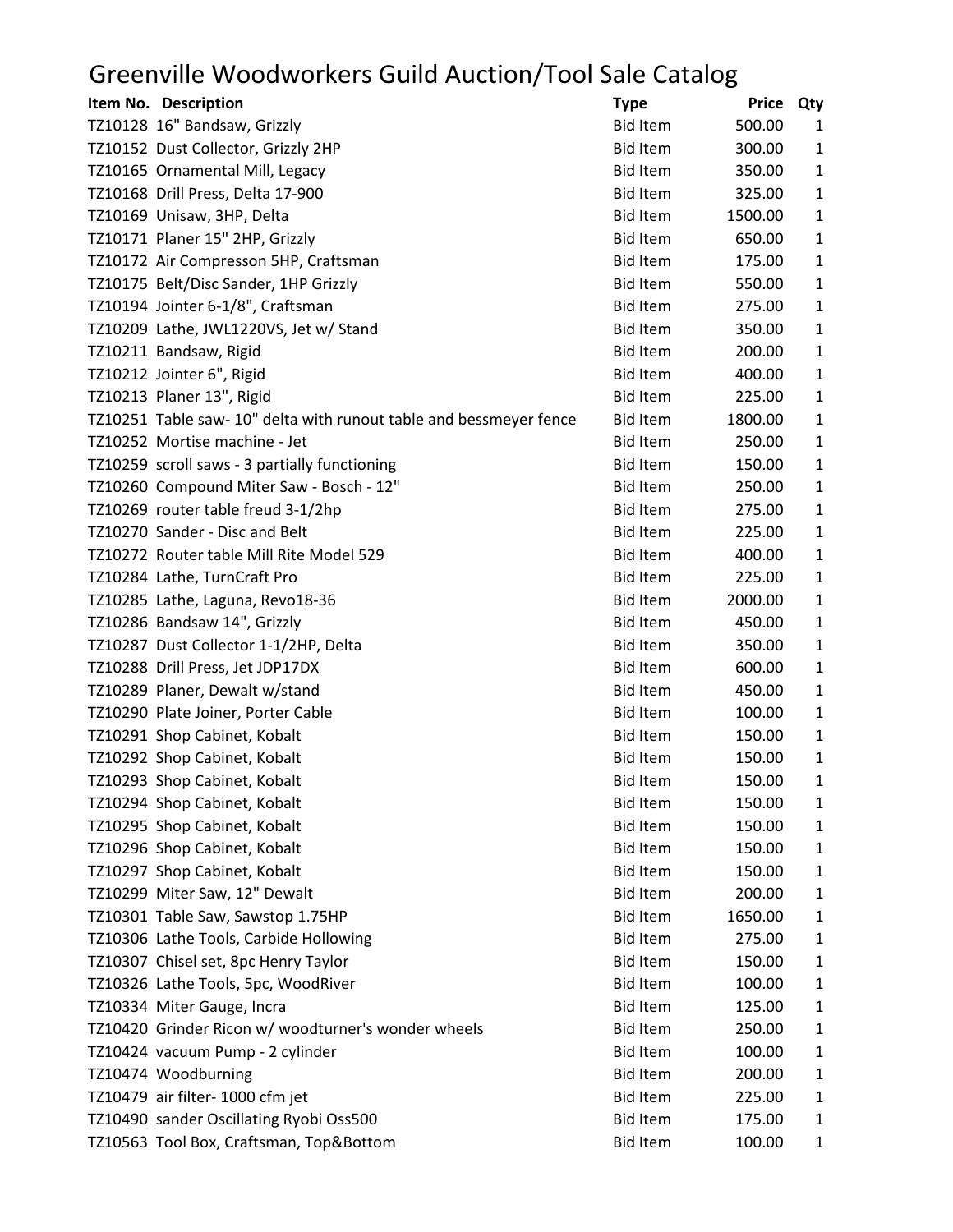|                | Item No. Description                       | <b>Type</b>     | <b>Price</b> | Qty          |
|----------------|--------------------------------------------|-----------------|--------------|--------------|
|                | TZ10569 Micrometer, Sterrett               | <b>Bid Item</b> | 125.00       | 1            |
|                | TZ10581 Workbench, Sjobergs                | <b>Bid Item</b> | 400.00       | $\mathbf{1}$ |
|                | TZ10619 Router Table, Woodpecker w/ Cart   | <b>Bid Item</b> | 275.00       | $\mathbf{1}$ |
|                | TZ10632 Dust Deputy w/canister             | <b>Bid Item</b> | 175.00       | $\mathbf{1}$ |
|                | TZ10634 Planer, 12", 2HP 220V              | <b>Bid Item</b> | 100.00       | $\mathbf{1}$ |
|                | TZ10637 Dust Collector, Jet 2HP 220V       | <b>Bid Item</b> | 600.00       | $\mathbf{1}$ |
|                | TZ10643 8" Spiral Jointer                  | <b>Bid Item</b> | 215.00       | $\mathbf{1}$ |
|                | TZ10644 Planer, DeWalt                     | <b>Bid Item</b> | 300.00       | $\mathbf{1}$ |
|                | TZ10645 Cross Feed Table                   | <b>Bid Item</b> | 125.00       | 1            |
|                | TZ10646 Drill Press, 16" Delta             | <b>Bid Item</b> | 375.00       | $\mathbf{1}$ |
|                | TZ10647 Drill Press, Benchtop, Delta       | <b>Bid Item</b> | 200.00       | $\mathbf{1}$ |
|                | TZ10650 Jointer, Rockwell                  | <b>Bid Item</b> | 450.00       | $\mathbf{1}$ |
|                | TZ10652 Jointmaker Pro                     | <b>Bid Item</b> | 750.00       | $\mathbf{1}$ |
|                | TZ10653 Air Compressor, Husky 5HP          | <b>Bid Item</b> | 125.00       | $\mathbf{1}$ |
|                | TZ10654 Nailer, Framing, Rigid             | <b>Bid Item</b> | 125.00       | $\mathbf{1}$ |
|                | TZ10656 Miter Saw, 10" Makita              | <b>Bid Item</b> | 150.00       | $\mathbf{1}$ |
|                | TZ10670 1/2" Impact Wrench                 | <b>Bid Item</b> | 100.00       | $\mathbf{1}$ |
|                | TZ10737 Vice, 4-3/4" Heavy Duty            | <b>Bid Item</b> | 195.00       | 1            |
|                | TZ10748 22" Wooden Plane                   | <b>Bid Item</b> | 100.00       | $\mathbf{1}$ |
|                | TZ10779 18" Stacking Sound Filter          | <b>Bid Item</b> | 115.00       | $\mathbf{1}$ |
|                | TZ10786 Chainsaw, Husq.                    | <b>Bid Item</b> | 225.00       | $\mathbf{1}$ |
|                | TZ10796 Lathe, Sears                       | <b>Bid Item</b> | 125.00       | $\mathbf{1}$ |
|                | TZ10798 Vacuum, Dysen                      | <b>Bid Item</b> | 110.00       | 1            |
|                | TZ10810 Router Fence, Incra                | <b>Bid Item</b> | 125.00       | $\mathbf{1}$ |
|                | TZ10811 Router Fence, Incra                | <b>Bid Item</b> | 175.00       | $\mathbf{1}$ |
|                | TZ10812 Dovetail Jig w/Cabinet Leigh       | <b>Bid Item</b> | 450.00       | $\mathbf{1}$ |
|                | TZ10813 Drill Press, Milwaukee             | <b>Bid Item</b> | 225.00       | $\mathbf{1}$ |
|                | TZ10830 Hazardous Material Storage Cabinet | <b>Bid Item</b> | 100.00       | 1            |
|                | TZ10101 Hand Clamp, Jorgenson              | Fixed           | 10.00        | 1            |
|                | TZ10102 Hand Clamp, Jorgenson              | Fixed           | 10.00        | 1            |
|                | TZ10103 Hand Clamp, Jorgenson              | Fixed           | 10.00        | 1            |
|                | TZ10104 Hand Clamp, Jorgenson              | Fixed           | 10.00        | $\mathbf{1}$ |
|                | TZ10105 Hand Plane, Dunlap                 | Fixed           | 15.00        | $\mathbf{1}$ |
|                | TZ10106 Trim Router, Rockwell              | Fixed           | 30.00        | $\mathbf{1}$ |
|                | TZ10107 Stapler, Electric                  | Fixed           | 15.00        | 1            |
|                | TZ10108 Laminate Trimmer, Porter Cable     | Fixed           | 65.00        | $\mathbf{1}$ |
|                | TZ10109 Sabersaw, Craftsman                | Fixed           | 20.00        | $\mathbf{1}$ |
| TZ10110 Dremel |                                            | Fixed           | 20.00        | $\mathbf{1}$ |
|                | TZ10112 Power Supply                       | Fixed           | 20.00        | $\mathbf{1}$ |
|                | TZ10113 Wrenches (7)                       | Fixed           | 6.00         | 1            |
|                | TZ10114 Air Impact Wrench                  | Fixed           | 9.00         | $\mathbf{1}$ |
|                | TZ10115 Circular Saw, Ryobi                | Fixed           | 25.00        | $\mathbf{1}$ |
|                | TZ10116 Grinding Jig, Wolverine            | Fixed           | 50.00        | $\mathbf{1}$ |
|                | TZ10117 Router Bits                        | Fixed           | 15.00        | 1            |
|                | TZ10118 Zyliss Vice                        | Fixed           | 45.00        | $\mathbf{1}$ |
|                | TZ10119 Recipricating Saw, PC              | Fixed           | 30.00        | $\mathbf{1}$ |
|                | TZ10120 Wood Chisel Set, 3-pc              | Fixed           | 10.00        | 1            |
|                | TZ10121 1/2" Pipe Clamps                   | Fixed           | 10.00        | $\mathbf{1}$ |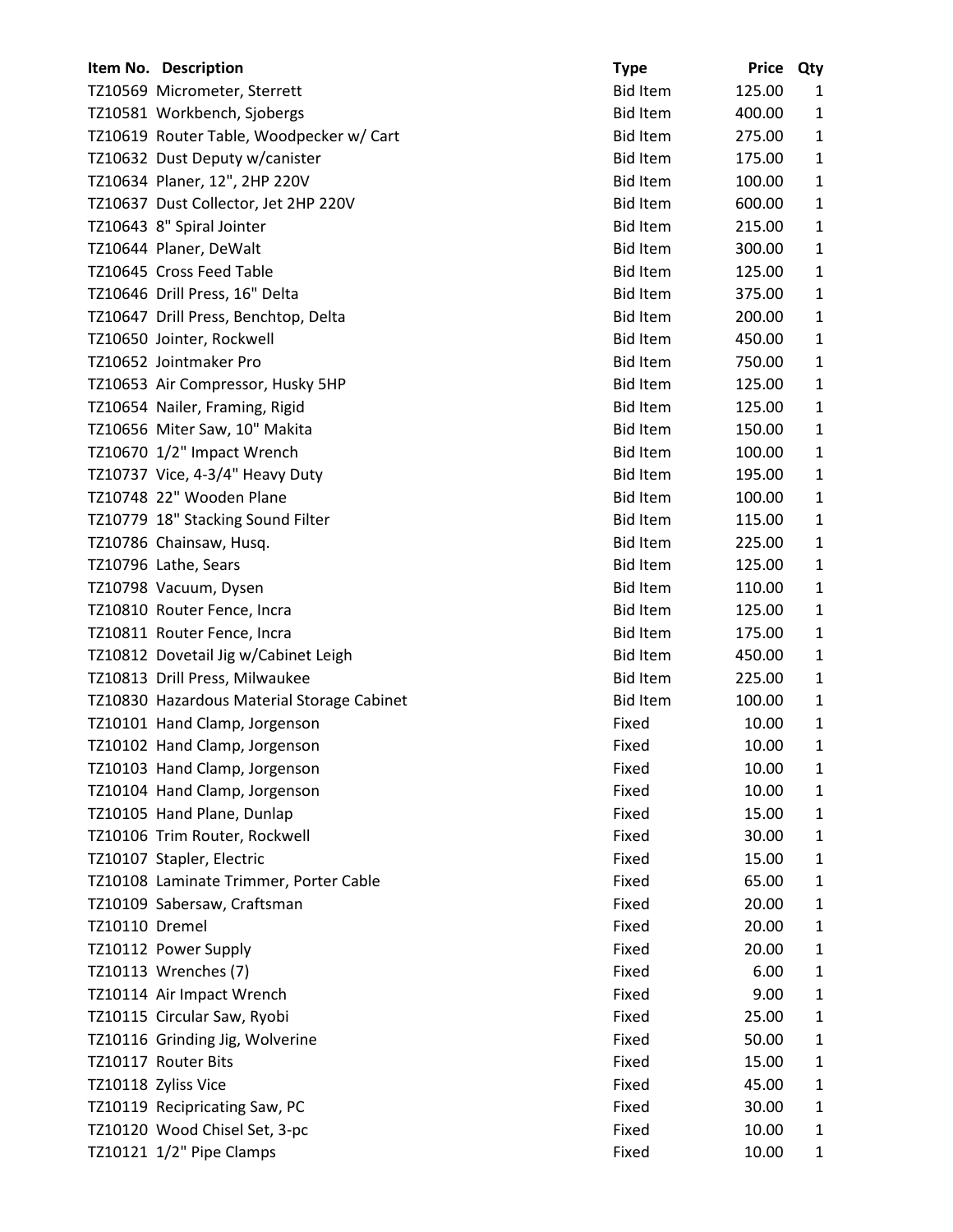|                     | Item No. Description                 | <b>Type</b> | <b>Price</b> | Qty          |
|---------------------|--------------------------------------|-------------|--------------|--------------|
|                     | TZ10122 1/2" Pipe Clamps             | Fixed       | 10.00        | 1            |
|                     | TZ10123 1/2" Pipe Clamps             | Fixed       | 10.00        | $\mathbf{1}$ |
|                     | TZ10124 1/2" Pipe Clamps             | Fixed       | 5.00         | $\mathbf{1}$ |
|                     | TZ10125 1/2" Pipe                    | Fixed       | 10.00        | $\mathbf{1}$ |
|                     | TZ10126 Router 1HP, Craftsman        | Fixed       | 25.00        | $\mathbf{1}$ |
|                     | TZ10127 Fillet Knife, Electric       | Fixed       | 30.00        | $\mathbf{1}$ |
|                     | TZ10130 Grinder, Ryobi               | Fixed       | 15.00        | $\mathbf{1}$ |
| TZ10131 Drill, Skil |                                      | Fixed       | 15.00        | $\mathbf{1}$ |
|                     | TZ10132 Biscuit Joiner, Ryobi        | Fixed       | 40.00        | $\mathbf{1}$ |
|                     | TZ10133 Dado Head Set, Delta         | Fixed       | 10.00        | $\mathbf{1}$ |
|                     | TZ10134 Dado 7", Craftsman           | Fixed       | 15.00        | $\mathbf{1}$ |
|                     | TZ10135 Adj. Dado, Craftsman         | Fixed       | 10.00        | $\mathbf{1}$ |
|                     | TZ10136 Dovetail Jig, PC             | Fixed       | 55.00        | $\mathbf{1}$ |
|                     | TZ10138 Wood Vice, 10" Morgan        | Fixed       | 45.00        | $\mathbf{1}$ |
|                     | TZ10139 Router Edge Guide            | Fixed       | 10.00        | $\mathbf{1}$ |
|                     | TZ10140 10" Orbital Buffer, Ryobi    | Fixed       | 20.00        | $\mathbf{1}$ |
|                     | TZ10141 Mortising Attachment         | Fixed       | 75.00        | $\mathbf{1}$ |
|                     | TZ10142 Corner Clamps                | Fixed       | 10.00        | $\mathbf{1}$ |
|                     | TZ10143 Corner Clamps                | Fixed       | 10.00        | $\mathbf{1}$ |
|                     | TZ10144 1200 Grit Stone              | Fixed       | 15.00        | $\mathbf{1}$ |
|                     | TZ10145 Moving Straps, Appl.         | Fixed       | 25.00        | $\mathbf{1}$ |
|                     | TZ10146 Tenon Jig, Delta             | Fixed       | 80.00        | $\mathbf{1}$ |
|                     | TZ10147 Leatherman, 9 Tool           | Fixed       | 20.00        | $\mathbf{1}$ |
|                     | TZ10148 Utility Sharpener, Craftsman | Fixed       | 20.00        | $\mathbf{1}$ |
|                     | TZ10149 Drill & Screwdriver Set      | Fixed       | 12.00        | $\mathbf{1}$ |
|                     | TZ10150 Oscillating Sander, Ryobi    | Fixed       | 60.00        | $\mathbf{1}$ |
|                     | TZ10151 Lathe Tools, Craftsman       | Fixed       | 40.00        | $\mathbf{1}$ |
|                     | TZ10153 Tap Holder/Taps              | Fixed       | 10.00        | $\mathbf{1}$ |
|                     | TZ10154 Sharpening Center, Delta     | Fixed       | 90.00        | $\mathbf{1}$ |
|                     | TZ10155 Number Stamps, 3/32"         | Fixed       | 25.00        | 1            |
|                     | TZ10156 Draw Knife                   | Fixed       | 30.00        | 1            |
|                     | TZ10157 Lacquer Sticks, 2 dozen      | Fixed       | 8.00         | $\mathbf{1}$ |
|                     | TZ10158 Grinder, Bench               | Fixed       | 30.00        | $\mathbf{1}$ |
|                     | TZ10159 Weight Set, 17pcs            | Fixed       | 25.00        | $\mathbf{1}$ |
|                     | TZ10160 Belt/Disc Sander, Craftsman  | Fixed       | 70.00        | $\mathbf{1}$ |
|                     | TZ10161 Router, 1-1/2HP, B&D         | Fixed       | 25.00        | 1            |
|                     | TZ10162 Countersink Set              | Fixed       | 10.00        | $\mathbf{1}$ |
|                     | TZ10163 Roller Stand                 | Fixed       | 10.00        | $\mathbf{1}$ |
|                     | TZ10164 Respirator Cartridges        | Fixed       | 10.00        | $\mathbf{1}$ |
|                     | TZ10166 Chuck Jaws                   | Fixed       | 25.00        | $\mathbf{1}$ |
|                     | TZ10167 Chuck Jaws                   | Fixed       | 25.00        | $\mathbf{1}$ |
|                     | TZ10170 Brass Rods                   | Fixed       | 8.00         | $\mathbf{1}$ |
|                     | TZ10173 Shop Vac 2.5HP               | Fixed       | 10.00        | $\mathbf{1}$ |
|                     | TZ10174 Brass Miners Compass         | Fixed       | 30.00        | $\mathbf{1}$ |
|                     | TZ10176 Dial Indicator Gauge         | Fixed       | 30.00        | 1            |
|                     | TZ10177 Router Bit                   | Fixed       | 10.00        | $\mathbf{1}$ |
|                     | TZ10178 Router Bit                   | Fixed       | 12.00        | 1            |
|                     | TZ10179 Router Bit                   | Fixed       | 20.00        | $\mathbf{1}$ |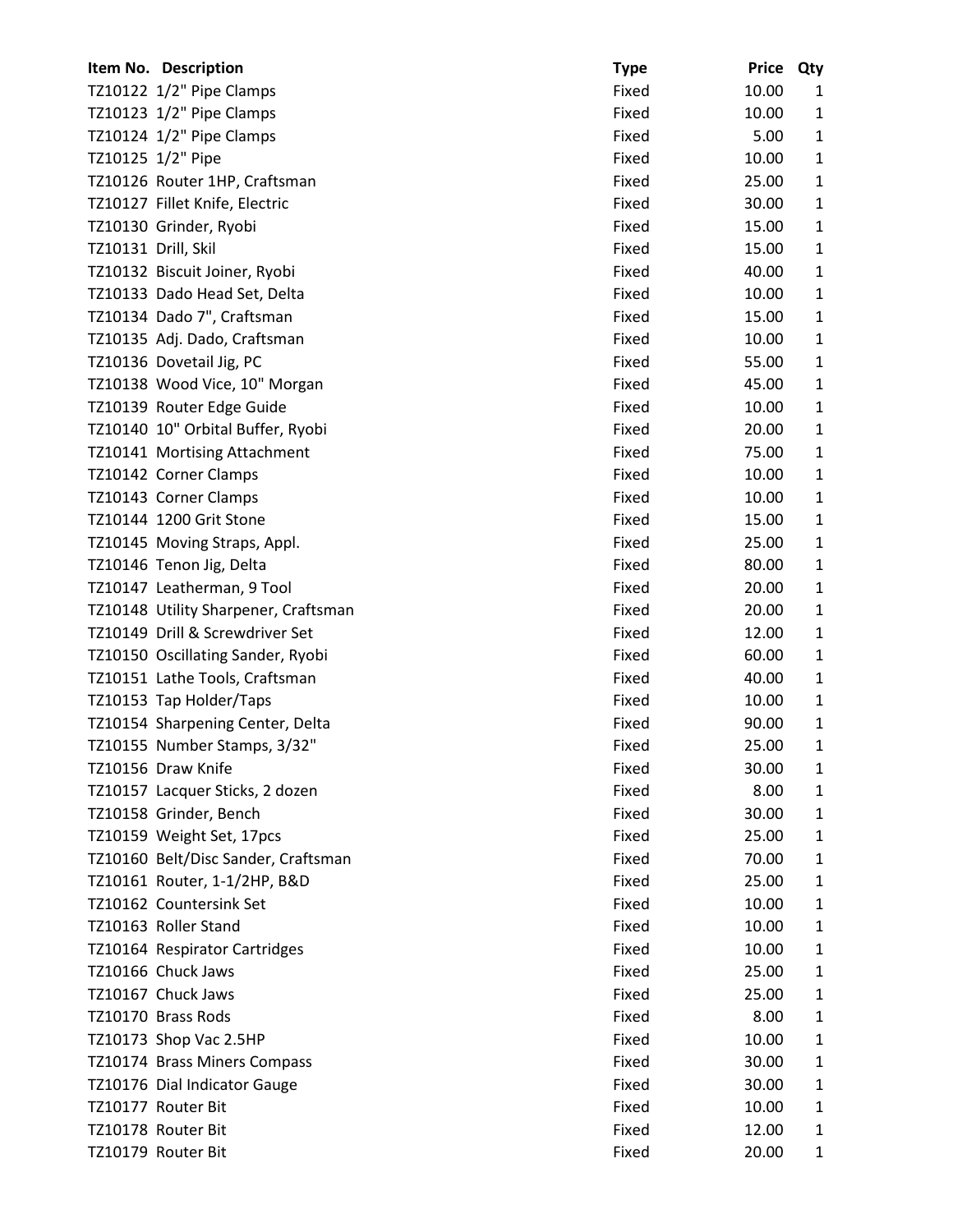| Item No. Description                   | <b>Type</b> | <b>Price</b> | Qty          |
|----------------------------------------|-------------|--------------|--------------|
| TZ10180 Router Bit                     | Fixed       | 14.00        | 1            |
| TZ10181 Router Bit                     | Fixed       | 15.00        | $\mathbf{1}$ |
| TZ10182 Router Bit                     | Fixed       | 32.00        | 1            |
| TZ10183 Router Bit                     | Fixed       | 12.00        | $\mathbf{1}$ |
| TZ10184 Router Bit                     | Fixed       | 20.00        | 1            |
| TZ10185 Router Bit                     | Fixed       | 6.00         | $\mathbf{1}$ |
| TZ10186 Router Bit                     | Fixed       | 9.00         | $\mathbf{1}$ |
| TZ10187 Router Bit                     | Fixed       | 12.00        | $\mathbf{1}$ |
| TZ10188 Router Bit                     | Fixed       | 12.00        | $\mathbf{1}$ |
| TZ10189 Router Bit                     | Fixed       | 25.00        | 1            |
| TZ10190 Router Bit                     | Fixed       | 10.00        | $\mathbf{1}$ |
| TZ10191 Router Bit                     | Fixed       | 25.00        | $\mathbf{1}$ |
| TZ10192 Router Bit                     | Fixed       | 12.00        | 1            |
| TZ10193 Router Bit                     | Fixed       | 15.00        | 1            |
| TZ10195 Router Bit                     | Fixed       | 10.00        | 1            |
| TZ10196 Router Bit                     | Fixed       | 10.00        | $\mathbf{1}$ |
| TZ10197 Router Bit                     | Fixed       | 20.00        | $\mathbf{1}$ |
| TZ10198 Router Bit                     | Fixed       | 15.00        | $\mathbf{1}$ |
| TZ10199 Router Bit                     | Fixed       | 10.00        | 1            |
| TZ10200 Router Bit                     | Fixed       | 10.00        | $\mathbf{1}$ |
| TZ10201 Ounce Spring Scales            | Fixed       | 8.00         | $\mathbf{1}$ |
| TZ10202 Router Bit                     | Fixed       | 10.00        | $\mathbf{1}$ |
| TZ10203 Slot Bit, 4mm                  | Fixed       | 15.00        | $\mathbf{1}$ |
| TZ10204 Wire Rack, 4-Shelf             | Fixed       | 15.00        | 1            |
| TZ10205 Wire Rack, 3-Shelf             | Fixed       | 15.00        | 1            |
| TZ10206 Drill Sharpener                | Fixed       | 15.00        | $\mathbf{1}$ |
| TZ10207 #3 MT Spur Drive               | Fixed       | 10.00        | $\mathbf{1}$ |
| TZ10208 Heater, Kerosene               | Fixed       | 45.00        | $\mathbf{1}$ |
| TZ10210 Hammerhead, Craftsman          | Fixed       | 20.00        | $\mathbf{1}$ |
| TZ10214 Tool Set, Mechanic 53pc        | Fixed       | 20.00        | $\mathbf{1}$ |
| TZ10215 Cartridge Mask, 3M             | Fixed       | 12.00        | 1            |
| TZ10216 Sandpaper, Disc/Steel Wool     | Fixed       | 15.00        | 1            |
| TZ10217 Misc Tools in Box              | Fixed       | 15.00        | $\mathbf{1}$ |
| TZ10218 Forstner Bits                  | Fixed       | 25.00        | 1            |
| TZ10219 Nut Driver Set                 | Fixed       | 10.00        | $\mathbf{1}$ |
| TZ10220 Micro Mark Cutter              | Fixed       | 10.00        | 1            |
| TZ10221 Drill Bit Set, Ryobi           | Fixed       | 8.00         | $\mathbf{1}$ |
| TZ10222 Drill Bit Set, 7pc Bradpoint   | Fixed       | 15.00        | 1            |
| TZ10223 Lathe Tool, Turnmaster         | Fixed       | 60.00        | 1            |
| TZ10224 Lathe Tool, Spindle Gouge      | Fixed       | 30.00        | $\mathbf{1}$ |
| TZ10225 Lathe Tool, Roughing Gouge     | Fixed       | 30.00        | 1            |
| TZ10226 Lathe Tool, Hollowing Tool     | Fixed       | 50.00        | $\mathbf{1}$ |
| TZ10227 Drill/Drive Accessory Set      | Fixed       | 30.00        | 1            |
| TZ10228 Allen Wrenches, Assorted       | Fixed       | 8.00         | 1            |
| TZ10229 Ignition Wrench Set, Craftsman | Fixed       | 8.00         | 1            |
| TZ10230 Drill 18V, No Battery, Ryobi   | Fixed       | 17.50        | 1            |
| TZ10231 Proxxon Pen Sander             | Fixed       | 20.00        | $\mathbf{1}$ |
| TZ10232 Drill Bits, Metric 13pc        | Fixed       | 15.00        | $\mathbf{1}$ |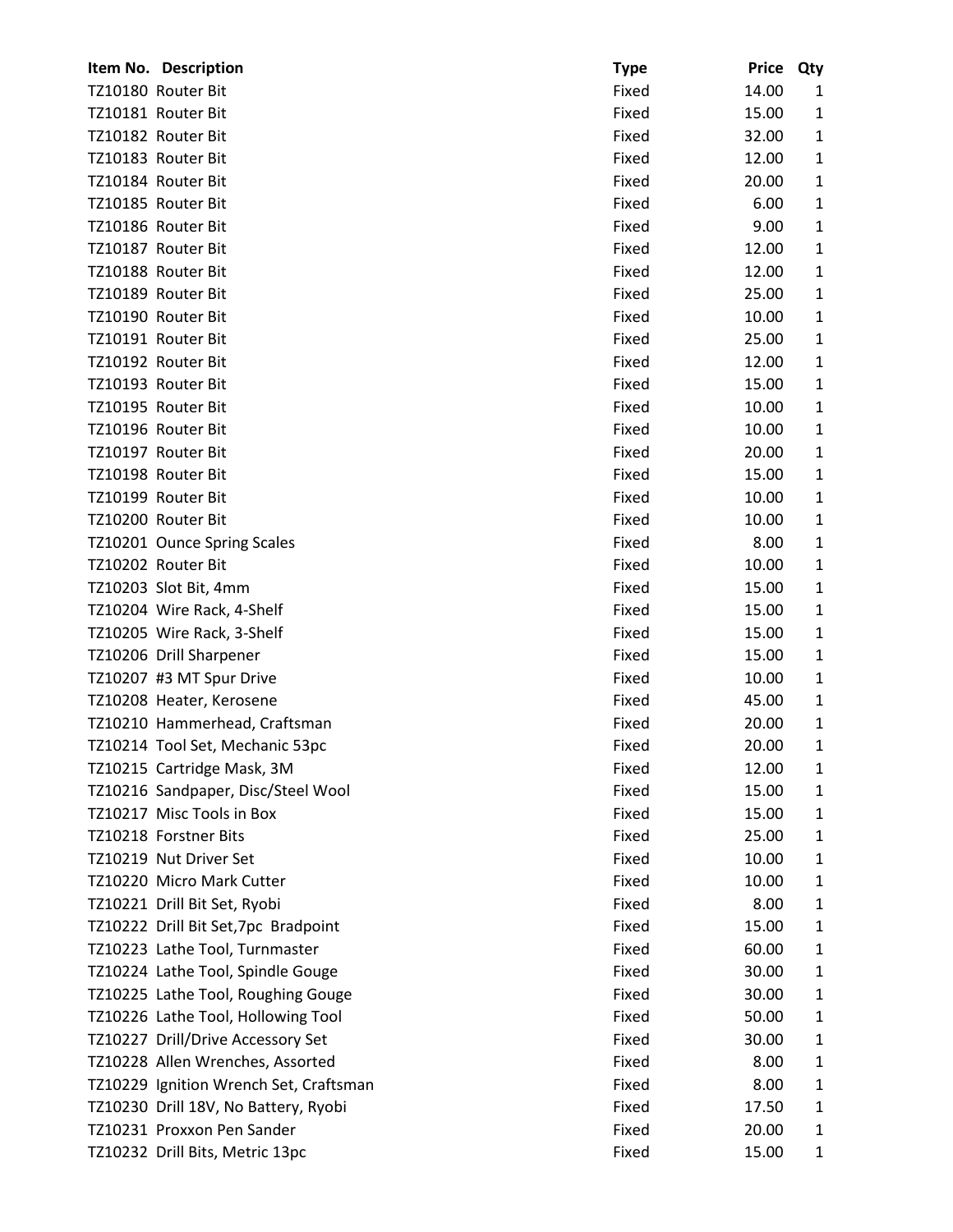|                   | Item No. Description                          | <b>Type</b> | <b>Price</b> | Qty          |
|-------------------|-----------------------------------------------|-------------|--------------|--------------|
|                   | TZ10233 Granite Surface Plate                 | Fixed       | 10.00        | 1            |
|                   | TZ10234 Rulers, Steel 2pc                     | Fixed       | 15.00        | $\mathbf{1}$ |
|                   | TZ10235 Level, 3Ft Craftsman                  | Fixed       | 8.00         | $\mathbf{1}$ |
|                   | TZ10236 Router Bit                            | Fixed       | 10.00        | $\mathbf{1}$ |
|                   | TZ10237 Router Bit                            | Fixed       | 8.00         | $\mathbf{1}$ |
|                   | TZ10238 Tri-square 16", Stanley               | Fixed       | 20.00        | $\mathbf{1}$ |
|                   | TZ10239 Soldering Iron, Butane                | Fixed       | 6.00         | $\mathbf{1}$ |
|                   | TZ10240 Thread Cutting System                 | Fixed       | 40.00        | $\mathbf{1}$ |
|                   | TZ10241 Sanding Supplies                      | Fixed       | 10.00        | 1            |
|                   | TZ10242 Acrylic Paints & Tints                | Fixed       | 15.00        | $\mathbf{1}$ |
|                   | TZ10243 Calipers, Large                       | Fixed       | 25.00        | $\mathbf{1}$ |
|                   | TZ10244 Bowl Sanding Disc Assortment          | Fixed       | 25.00        | $\mathbf{1}$ |
|                   | TZ10245 Radio Control system                  | Fixed       | 95.00        | $\mathbf{1}$ |
|                   | TZ10246 Bead Lock kit - 3/8"                  | Fixed       | 15.00        | $\mathbf{1}$ |
|                   | TZ10247 Fastener Cabinet - 40 drawer          | Fixed       | 20.00        | $\mathbf{1}$ |
|                   | TZ10248 Compass Groz 8"                       | Fixed       | 15.00        | $\mathbf{1}$ |
|                   | TZ10249 Bevel Gauge for Tormek Sharpener      | Fixed       | 15.00        | $\mathbf{1}$ |
|                   | TZ10250 router bit 3/16" radius               | Fixed       | 10.00        | $\mathbf{1}$ |
|                   | TZ10253 Power planer Bosch                    | Fixed       | 65.00        | $\mathbf{1}$ |
|                   | TZ10254 Router lift - JessEm                  | Fixed       | 95.00        | $\mathbf{1}$ |
|                   | TZ10255 Router craftsman 2hp                  | Fixed       | 40.00        | $\mathbf{1}$ |
|                   | TZ10256 Crown Moulding Jig - Kreg             | Fixed       | 15.00        | $\mathbf{1}$ |
| TZ10257 Taper Jig |                                               | Fixed       | 10.00        | $\mathbf{1}$ |
|                   | TZ10258 Multimeter - Extech                   | Fixed       | 25.00        | $\mathbf{1}$ |
|                   | TZ10261 radio - ridgid - needs bat            | Fixed       | 15.00        | $\mathbf{1}$ |
|                   | TZ10262 Shop Vac Ridgid 6.5hp                 | Fixed       | 70.00        | $\mathbf{1}$ |
|                   | TZ10263 Shop Vac Ridgid 6.5hp                 | Fixed       | 70.00        | $\mathbf{1}$ |
|                   | TZ10264 Shop Vac Ridgid 6.5hp                 | Fixed       | 70.00        | 1            |
|                   | TZ10265 Shop Vac Ridgid 6.5hp                 | Fixed       | 70.00        | $\mathbf{1}$ |
|                   | TZ10267 Shop Vac Ridgid 6.5hp - missing parts | Fixed       | 10.00        | 1            |
|                   | TZ10268 brass rod 3/4" dia x 5'               | Fixed       | 20.00        | 1            |
|                   | TZ10271 Dowel Kit                             | Fixed       | 20.00        | $\mathbf{1}$ |
|                   | TZ10273 Lathe Tool                            | Fixed       | 15.00        | 1            |
|                   | TZ10274 Lathe Tool                            | Fixed       | 15.00        | $\mathbf{1}$ |
|                   | TZ10275 Lathe Tool                            | Fixed       | 15.00        | 1            |
|                   | TZ10276 Lathe Tool                            | Fixed       | 15.00        | $\mathbf{1}$ |
|                   | TZ10277 Lathe Tool                            | Fixed       | 15.00        | $\mathbf{1}$ |
|                   | TZ10278 Lathe Tool                            | Fixed       | 15.00        | $\mathbf{1}$ |
|                   | TZ10279 Lathe Tool                            | Fixed       | 15.00        | $\mathbf{1}$ |
|                   | TZ10280 Lathe Tool                            | Fixed       | 15.00        | 1            |
|                   | TZ10281 Lathe Tool                            | Fixed       | 15.00        | $\mathbf{1}$ |
|                   | TZ10282 Lathe Tool                            | Fixed       | 15.00        | $\mathbf{1}$ |
|                   | TZ10283 Lathe Tool                            | Fixed       | 20.00        | $\mathbf{1}$ |
|                   | TZ10298 14-pc Forstner Bit Set, Porter Cable  | Fixed       | 45.00        | $\mathbf{1}$ |
|                   | TZ10300 Safety Can, Justrite                  | Fixed       | 40.00        | 1            |
|                   | TZ10302 Lathe Tool, Carbide 3-pc              | Fixed       | 40.00        | $\mathbf{1}$ |
|                   | TZ10303 Buffing System, Beal                  | Fixed       | 50.00        | 1            |
|                   | TZ10304 Angle Gauge, 3 pc set, 1,2,3          | Fixed       | 50.00        | 1            |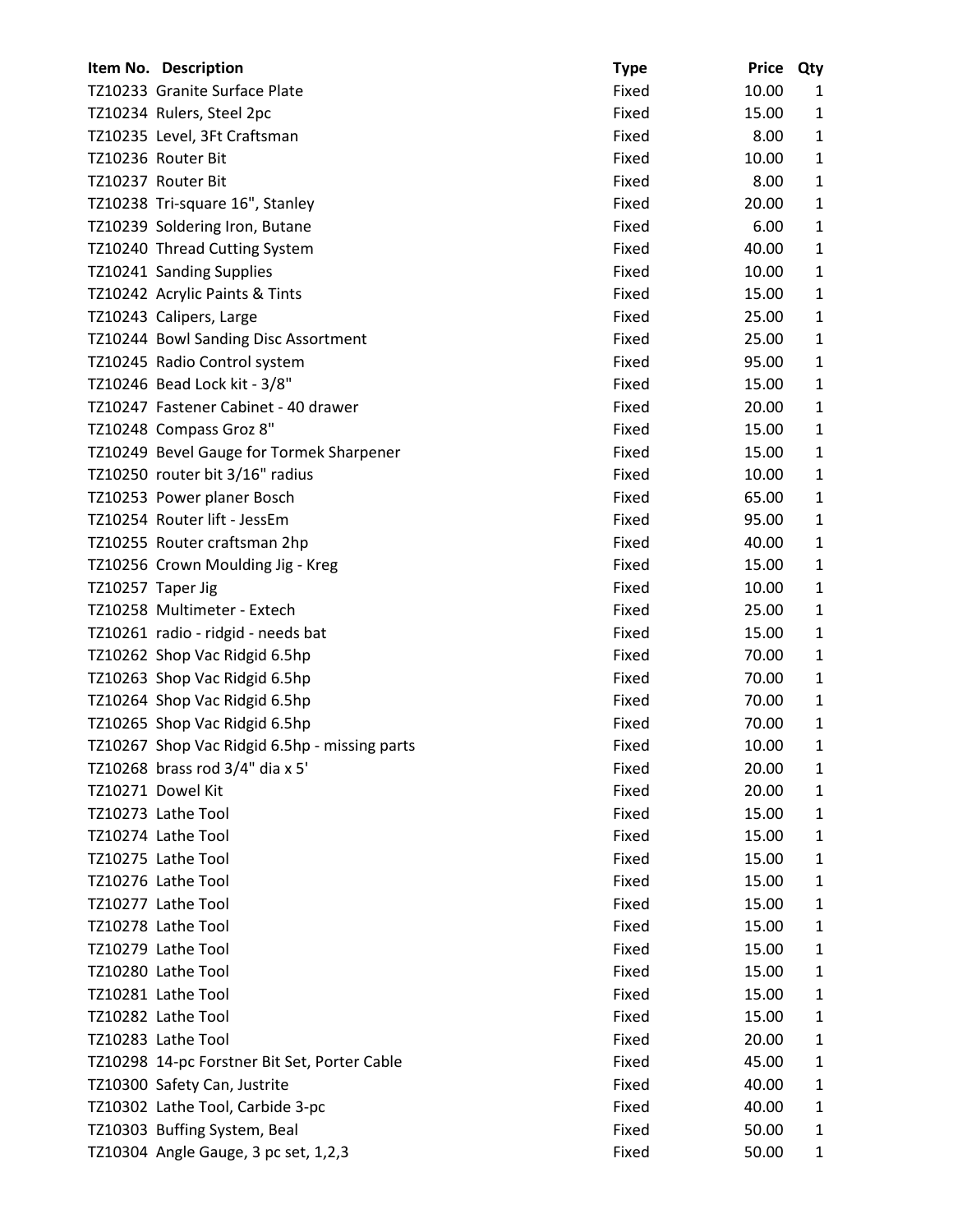|                  | Item No. Description                             | <b>Type</b> | <b>Price</b> | Qty          |
|------------------|--------------------------------------------------|-------------|--------------|--------------|
|                  | TZ10305 Shop Vacuum, 18Gal, 6.5HP                | Fixed       | 50.00        | 1            |
|                  | TZ10308 Oscillating Multi Tool Kit, Dewalt       | Fixed       | 80.00        | $\mathbf{1}$ |
|                  | TZ10309 Shop Vac, 12Gal, 6HP                     | Fixed       | 40.00        | $\mathbf{1}$ |
|                  | TZ10310 Saw Blades, 8pc, Oscillating             | Fixed       | 15.00        | $\mathbf{1}$ |
|                  | TZ10311 Hex Key Set, T-Handle                    | Fixed       | 14.00        | $\mathbf{1}$ |
|                  | TZ10312 Router, Trim, Dewalt                     | Fixed       | 75.00        | $\mathbf{1}$ |
|                  | TZ10313 Fittings, Dust Collector                 | Fixed       | 40.00        | $\mathbf{1}$ |
|                  | TZ10314 Dust Separator                           | Fixed       | 30.00        | $\mathbf{1}$ |
|                  | TZ10315 Liquid Plastic Welder, Bondic            | Fixed       | 7.00         | $\mathbf{1}$ |
|                  | TZ10316 Nailer, Brad 18ga, Grizzly               | Fixed       | 20.00        | $\mathbf{1}$ |
|                  | TZ10318 Machine Buffing System                   | Fixed       | 25.00        | $\mathbf{1}$ |
|                  | TZ10319 Buffing Rig                              | Fixed       | 7.00         | $\mathbf{1}$ |
|                  | TZ10320 O-Ring Kit                               | Fixed       | 15.00        | $\mathbf{1}$ |
|                  | TZ10321 Sharpener, Diamond                       | Fixed       | 20.00        | $\mathbf{1}$ |
|                  | TZ10322 Router Bit Set, 4pc                      | Fixed       | 20.00        | $\mathbf{1}$ |
|                  | TZ10323 Router Bit Set, Dovetail, Grizzly        | Fixed       | 7.00         | $\mathbf{1}$ |
|                  | TZ10324 Boat Fittings, SS                        | Fixed       | 20.00        | $\mathbf{1}$ |
|                  | TZ10325 Scrapers, Hollow                         | Fixed       | 70.00        | $\mathbf{1}$ |
|                  | TZ10327 Pin Nailer, 23GA, Arrow                  | Fixed       | 25.00        | $\mathbf{1}$ |
|                  | TZ10329 Tap & Die Set 40pc, Pittsburgh           | Fixed       | 20.00        | $\mathbf{1}$ |
|                  | TZ10330 Inserts, Brass, Theaded                  | Fixed       | 15.00        | $\mathbf{1}$ |
|                  | TZ10331 Lathe Tool, Scraper, Round               | Fixed       | 30.00        | $\mathbf{1}$ |
|                  | TZ10332 Lathe Tool, Screw                        | Fixed       | 20.00        | $\mathbf{1}$ |
|                  | TZ10333 Circle Cutter                            | Fixed       | 20.00        | $\mathbf{1}$ |
|                  | TZ10335 Lathe Tool, Scraper, Round               | Fixed       | 35.00        | $\mathbf{1}$ |
|                  | TZ10336 Lathe Tool, Scraper, Square              | Fixed       | 35.00        | $\mathbf{1}$ |
|                  | TZ10337 Lathe Tool, Skew                         | Fixed       | 35.00        | $\mathbf{1}$ |
|                  | TZ10338 Cabinet Scrapers, 3pc                    | Fixed       | 15.00        | 1            |
|                  | TZ10339 Drill Set, Countersink                   | Fixed       | 8.00         | 1            |
|                  | TZ10340 Lathe Tool, Hollow Scraper               | Fixed       | 35.00        | 1            |
|                  | TZ10342 12" Combo Square Set                     | Fixed       | 38.00        | 1            |
|                  | TZ10343 Planer 3-1/4, Bosch                      | Fixed       | 90.00        | $\mathbf{1}$ |
|                  | TZ10344 Lathe Tool, Bowl Gouge                   | Fixed       | 40.00        | $\mathbf{1}$ |
|                  | TZ10345 Slot Cutting Bit                         | Fixed       | 24.00        | $\mathbf{1}$ |
|                  | TZ10346 Reciprocating Saw, Porter Cable          | Fixed       | 45.00        | 1            |
|                  | TZ10347 Bevel Bit, Router                        | Fixed       | 16.00        | 1            |
|                  | TZ10348 Ring Tool Set, Captive                   | Fixed       | 40.00        | $\mathbf{1}$ |
|                  | TZ10349 Burnishing Tool, Veritas                 | Fixed       | 20.00        | $\mathbf{1}$ |
|                  | TZ10350 Clamp, Pipe, Rockler                     | Fixed       | 25.00        | $\mathbf{1}$ |
|                  | TZ10351 Clamp, Pipe, Rockler                     | Fixed       | 25.00        | 1            |
| TZ10352 Cove Bit |                                                  | Fixed       | 14.00        | $\mathbf{1}$ |
|                  | TZ10353 1-3/4 Flush Trim Bit                     | Fixed       | 20.00        | $\mathbf{1}$ |
|                  | TZ10354 Lathe Tool, Thread Cutting System, Sorby | Fixed       | 75.00        | $\mathbf{1}$ |
|                  | TZ10355 Clamp, Wood                              | Fixed       | 15.00        | $\mathbf{1}$ |
|                  | TZ10357 Lathe Tool, Scraper                      | Fixed       | 25.00        | 1            |
|                  | TZ10358 Lathe Tool, Scraper                      | Fixed       | 25.00        | $\mathbf{1}$ |
|                  | TZ10359 Lathe Tool, Scraper                      | Fixed       | 25.00        | 1            |
|                  | TZ10362 Lathe Tool, Scraper Set                  | Fixed       | 50.00        | $\mathbf{1}$ |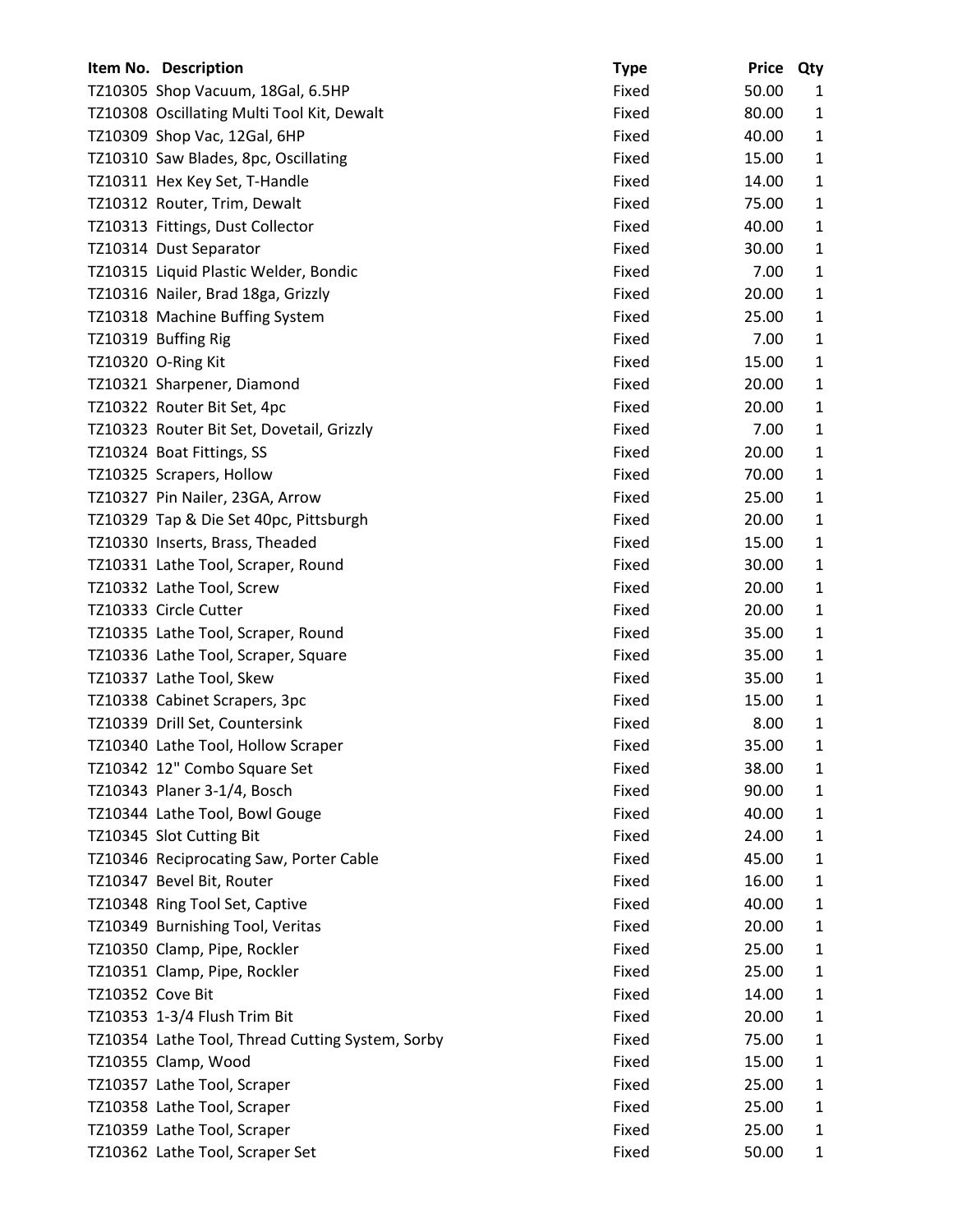| Item No. Description                          | <b>Type</b> | <b>Price</b> | Qty          |
|-----------------------------------------------|-------------|--------------|--------------|
| TZ10364 Sander, Pneumatic                     | Fixed       | 20.00        | 1            |
| TZ10365 Slot Cutting Bit                      | Fixed       | 15.00        | $\mathbf{1}$ |
| TZ10366 Belt Sander, 1" x 30"                 | Fixed       | 30.00        | 1            |
| TZ10367 Safe-T-Planer, Wagner                 | Fixed       | 35.00        | 1            |
| TZ10368 Riveting Kit w/Rivet                  | Fixed       | 20.00        | $\mathbf{1}$ |
| TZ10369 Lathe Tool, Scraper                   | Fixed       | 15.00        | $\mathbf{1}$ |
| TZ10370 Lathe Tool, Scraper                   | Fixed       | 15.00        | $\mathbf{1}$ |
| TZ10371 Lathe Tool, Scraper                   | Fixed       | 15.00        | 1            |
| TZ10372 Lathe Tool, Scraper                   | Fixed       | 15.00        | 1            |
| TZ10373 Lathe Tool, Parting Tool              | Fixed       | 15.00        | $\mathbf{1}$ |
| TZ10374 Lathe Tool, Skew                      | Fixed       | 15.00        | $\mathbf{1}$ |
| TZ10375 Angle Die Grinder                     | Fixed       | 10.00        | $\mathbf{1}$ |
| TZ10376 Lathe Tool, Scraper                   | Fixed       | 15.00        | $\mathbf{1}$ |
| TZ10377 Lathe Tool, Parting Tool              | Fixed       | 20.00        | 1            |
| TZ10378 Lathe Tools, Misc                     | Fixed       | 20.00        | $\mathbf{1}$ |
| TZ10379 Raised Panel Bit                      | Fixed       | 20.00        | $\mathbf{1}$ |
| TZ10380 Scroll Saw, Dremel                    | Fixed       | 50.00        | $\mathbf{1}$ |
| TZ10381 Disc Sander, 12in                     | Fixed       | 90.00        | $\mathbf{1}$ |
| TZ10382 Wrench set, Machinist                 | Fixed       | 20.00        | 1            |
| TZ10383 Eye Gauging Digital Caliper           | Fixed       | 15.00        | $\mathbf{1}$ |
| TZ10384 Meter, Moisture                       | Fixed       | 10.00        | $\mathbf{1}$ |
| TZ10385 Work Bench Top                        | Fixed       | 15.00        | $\mathbf{1}$ |
| TZ10386 Polisher B+D                          | Fixed       | 30.00        | $\mathbf{1}$ |
| TZ10387 Vice Grip/Chain                       | Fixed       | 15.00        | 1            |
| TZ10388 Router w/ Base PC                     | Fixed       | 75.00        | $\mathbf{1}$ |
| TZ10389 Screwdrive, Split Wood                | Fixed       | 13.00        | $\mathbf{1}$ |
| TZ10390 Hose Reel 50ft, Retractable           | Fixed       | 45.00        | $\mathbf{1}$ |
| TZ10391 Sharpening Jig, Veritas               | Fixed       | 40.00        | 1            |
| TZ10392 Tin Snips, Wiss                       | Fixed       | 8.00         | $\mathbf{1}$ |
| TZ10393 Disc Grinder, Makita                  | Fixed       | 98.00        | 1            |
| TZ10394 Framing Nailer, NuMax                 | Fixed       | 45.00        | 1            |
| TZ10395 Detail Carver, Ryobi                  | Fixed       | 45.00        | $\mathbf{1}$ |
| TZ10396 Circular Saw, Cordless, Makita        | Fixed       | 20.00        | 1            |
| TZ10397 Compressor, Pancake, PC               | Fixed       | 60.00        | $\mathbf{1}$ |
| TZ10398 Finish Nailer, Porter Cable           | Fixed       | 30.00        | 1            |
| TZ10399 Drill Cordless, Makita                | Fixed       | 15.00        | 1            |
| TZ10400 Double Cut Saw, Chicago Electric      | Fixed       | 40.00        | $\mathbf{1}$ |
| TZ10401 Sockets, 1/2" Drive, Bag              | Fixed       | 20.00        | $\mathbf{1}$ |
| TZ10402 Shinto Rasp                           | Fixed       | 12.00        | $\mathbf{1}$ |
| TZ10403 Sockets, 3/8" Drive                   | Fixed       | 10.00        | 1            |
| TZ10404 Wrenches, Line                        | Fixed       | 10.00        | $\mathbf{1}$ |
| TZ10405 Wrench, 6pc Stanley                   | Fixed       | 10.00        | $\mathbf{1}$ |
| TZ10406 Sockets, 9pc, 3/8" Drive              | Fixed       | 10.00        | $\mathbf{1}$ |
| TZ10407 Feeler Gauge, 4pc Various             | Fixed       | 6.00         | $\mathbf{1}$ |
| TZ10408 Mini Chisel Set, PSI Woodworking      | Fixed       | 25.00        | 1            |
| TZ10409 Diamond Tip Carving Burr Set, 119 pcs | Fixed       | 25.00        | 1            |
| TZ10410 Hollow Punch Set, 9pc                 | Fixed       | 7.00         | 1            |
| TZ10411 3/8" Drive Rathet, Snap-on            | Fixed       | 15.00        | $\mathbf{1}$ |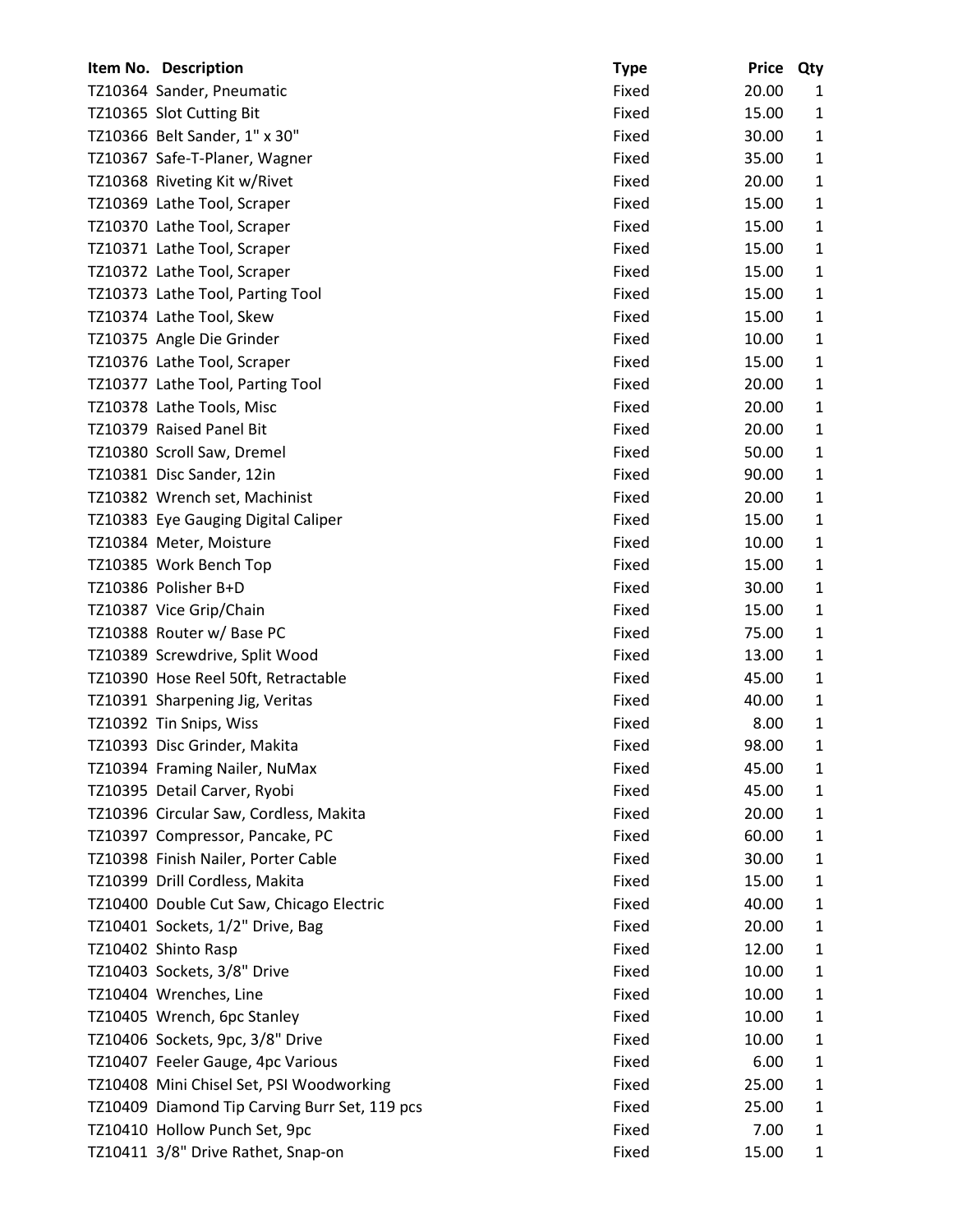|                 | Item No. Description                       | <b>Type</b> | Price Qty |              |
|-----------------|--------------------------------------------|-------------|-----------|--------------|
|                 | TZ10412 Universal Wrench, B&D              | Fixed       | 10.00     | 1            |
|                 | TZ10413 Butane Torch                       | Fixed       | 9.00      | $\mathbf{1}$ |
|                 | TZ10415 Tool Box - Craftsman               | Fixed       | 20.00     | $\mathbf{1}$ |
|                 | TZ10416 Remote starter for dust collector  | Fixed       | 35.00     | 1            |
|                 | TZ10417 Belt Sander, 3x21 Black and Decker | Fixed       | 25.00     | $\mathbf{1}$ |
|                 | TZ10418 Right angle drill attachment       | Fixed       | 25.00     | $\mathbf{1}$ |
|                 | TZ10419 Wheel Puller - 3 jaw set           | Fixed       | 15.00     | $\mathbf{1}$ |
|                 | TZ10421 Hole Saw - Black Bull 1/4 hp       | Fixed       | 12.00     | $\mathbf{1}$ |
|                 | TZ10422 Wrench - open end quantity 9       | Fixed       | 10.00     | $\mathbf{1}$ |
|                 | TZ10423 Microplanes - quantity 10          | Fixed       | 50.00     | $\mathbf{1}$ |
|                 | TZ10425 combination wrenches - 6           | Fixed       | 12.00     | $\mathbf{1}$ |
|                 | TZ10426 Bench cookies - set of 8 w/ lifts  | Fixed       | 15.00     | $\mathbf{1}$ |
|                 | TZ10427 Vice- drill press - wood           | Fixed       | 20.00     | $\mathbf{1}$ |
|                 | TZ10428 Caliper - digital                  | Fixed       | 10.00     | $\mathbf{1}$ |
|                 | TZ10429 router bit - dovetail              | Fixed       | 12.00     | $\mathbf{1}$ |
|                 | TZ10430 router bit - dovetail              | Fixed       | 12.00     | $\mathbf{1}$ |
|                 | TZ10431 router bit - straight              | Fixed       | 10.00     | $\mathbf{1}$ |
|                 | TZ10432 level gauge water                  | Fixed       | 10.00     | $\mathbf{1}$ |
|                 | TZ10433 Marking Gauge - Veritas            | Fixed       | 18.00     | $\mathbf{1}$ |
|                 | TZ10434 Drill bit set - 7 piece            | Fixed       | 6.00      | $\mathbf{1}$ |
|                 | TZ10435 Pump - utility 1/6hp               | Fixed       | 20.00     | $\mathbf{1}$ |
|                 | TZ10436 Saw, Crown Brass Back Gent's       | Fixed       | 15.00     | $\mathbf{1}$ |
|                 | TZ10437 Digital Alignment Gauge, DigiAlign | Fixed       | 35.00     | $\mathbf{1}$ |
|                 | TZ10438 Lathe Spindle Tap                  | Fixed       | 15.00     | $\mathbf{1}$ |
|                 | TZ10439 Router Fence/Dust Coll Spout       | Fixed       | 12.00     | $\mathbf{1}$ |
|                 | TZ10441 C-Clamps (3)                       | Fixed       | 10.00     | $\mathbf{1}$ |
| TZ10442 4" Vice |                                            | Fixed       | 25.00     | $\mathbf{1}$ |
|                 | TZ10443 Vacuum Check Head 6", Hold Fast    | Fixed       | 35.00     | $\mathbf{1}$ |
|                 | TZ10444 Close Quarter Drill, 3/8", Neiko   | Fixed       | 24.00     | 1            |
|                 | TZ10445 Sanding Discs, 5"                  | Fixed       | 11.00     | 1            |
|                 | TZ10446 Sanding Discs, 5"                  | Fixed       | 8.00      | $\mathbf{1}$ |
|                 | TZ10447 Sanding Discs, 5"                  | Fixed       | 8.00      | $\mathbf{1}$ |
|                 | TZ10448 Sanding Discs, 5"                  | Fixed       | 8.00      | $\mathbf{1}$ |
|                 | TZ10449 Sanding Discs, 5"                  | Fixed       | 8.00      | $\mathbf{1}$ |
|                 | TZ10450 Leather Punches (9)                | Fixed       | 15.00     | 1            |
|                 | TZ10451 Lathe Steady Rest                  | Fixed       | 30.00     | $\mathbf{1}$ |
|                 | TZ10452 Rasp/Chisels, Nicholson            | Fixed       | 12.00     | $\mathbf{1}$ |
|                 | TZ10453 Corner Mortising Chisel            | Fixed       | 10.00     | $\mathbf{1}$ |
|                 | TZ10454 Chuck Keys                         | Fixed       | 6.00      | $\mathbf{1}$ |
|                 | TZ10455 Clamps, 24"                        | Fixed       | 10.00     | 1            |
| TZ10456 T-Bevel |                                            | Fixed       | 10.00     | $\mathbf{1}$ |
|                 | TZ10457 90deg corners                      | Fixed       | 10.00     | $\mathbf{1}$ |
|                 | TZ10459 Clamps, 24"                        | Fixed       | 10.00     | $\mathbf{1}$ |
|                 | TZ10460 Clamp, 4"                          | Fixed       | 15.00     | 1            |
|                 | TZ10461 Dremel Kit                         | Fixed       | 35.00     | $\mathbf{1}$ |
|                 | TZ10462 1/2" Pipe Clamp (2)                | Fixed       | 15.00     | $\mathbf{1}$ |
|                 | TZ10463 Glue Fast Set                      | Fixed       | 10.00     | 1            |
|                 | TZ10464 Dremel Sanding Drums               | Fixed       | 8.00      | $\mathbf{1}$ |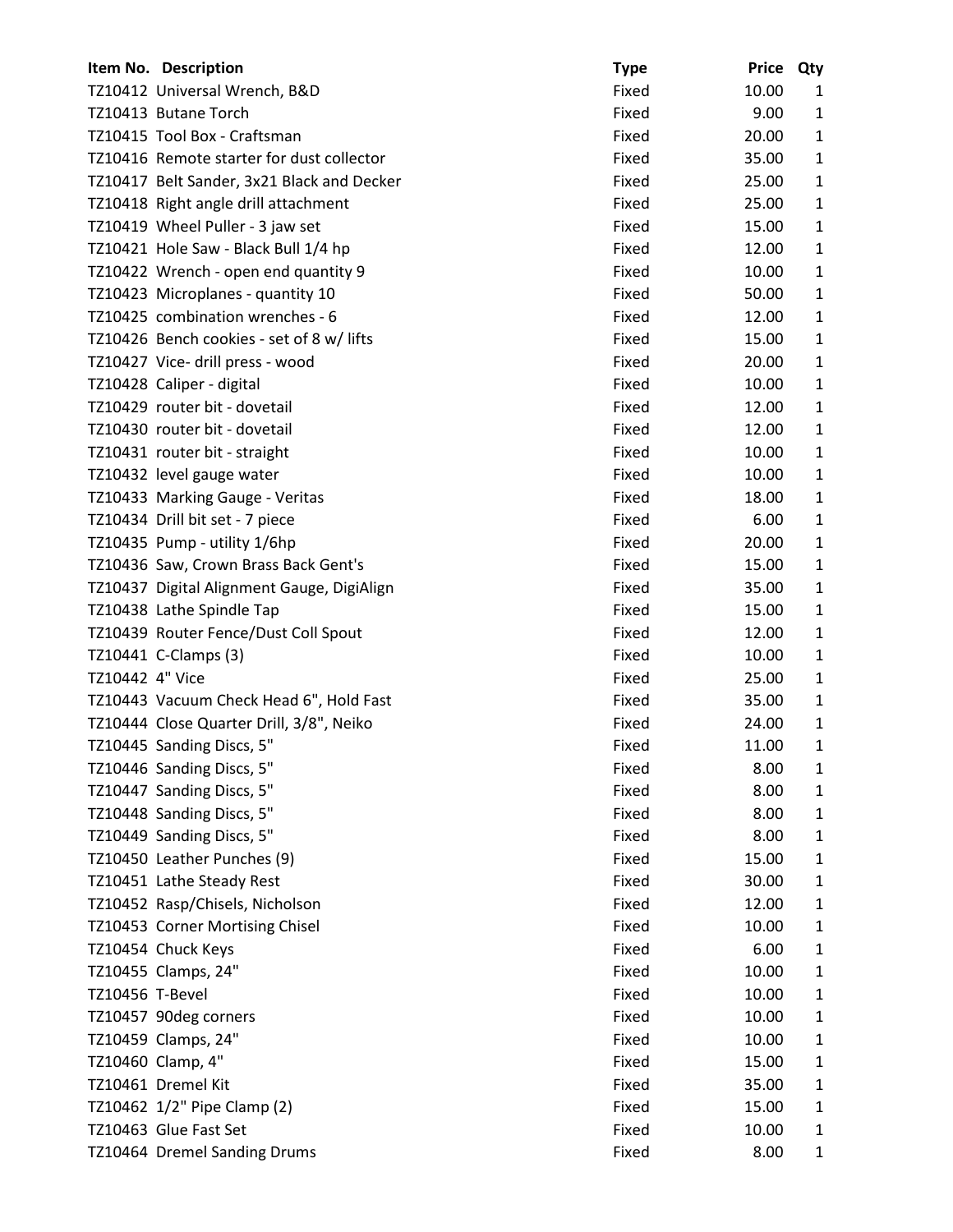|                 | Item No. Description                 | <b>Type</b> | Price Qty |              |
|-----------------|--------------------------------------|-------------|-----------|--------------|
|                 | TZ10465 Carving Burrs, Dremel        | Fixed       | 6.00      | 1            |
|                 | TZ10467 Bar Clamp, 6"                | Fixed       | 10.00     | $\mathbf{1}$ |
|                 | TZ10468 Chisels (6)                  | Fixed       | 10.00     | $\mathbf{1}$ |
|                 | TZ10469 Chisels, Wood Handle (2)     | Fixed       | 10.00     | $\mathbf{1}$ |
|                 | TZ10470 Clamps, Quick                | Fixed       | 10.00     | 1            |
|                 | TZ10471 Dado Blades, 8" Freud        | Fixed       | 50.00     | $\mathbf{1}$ |
| TZ10472 Clamps  |                                      | Fixed       | 10.00     | $\mathbf{1}$ |
|                 | TZ10473 Faceshield/Muffs/Safety      | Fixed       | 20.00     | 1            |
|                 | TZ10475 Dremel Attachments           | Fixed       | 10.00     | 1            |
|                 | TZ10476 Push Blocks                  | Fixed       | 8.00      | $\mathbf{1}$ |
|                 | TZ10478 Hole Saws, Assoc.            | Fixed       | 20.00     | $\mathbf{1}$ |
|                 | TZ10480 Clamps (8)                   | Fixed       | 10.00     | $\mathbf{1}$ |
|                 | TZ10481 Clamps (2), 24"              | Fixed       | 10.00     | $\mathbf{1}$ |
|                 | TZ10482 Clamps (2), 36"              | Fixed       | 10.00     | 1            |
|                 | TZ10483 Table utility                | Fixed       | 12.00     | $\mathbf{1}$ |
|                 | TZ10484 Clamps, 1" Spring            | Fixed       | 10.00     | $\mathbf{1}$ |
|                 | TZ10486 Pepper Mill Mechanism        | Fixed       | 8.00      | $\mathbf{1}$ |
|                 | TZ10487 Pepper Mill Mechanism        | Fixed       | 8.00      | $\mathbf{1}$ |
|                 | TZ10488 Salt Mill Mechanism          | Fixed       | 8.00      | 1            |
|                 | TZ10489 Salt Mill Mechanism          | Fixed       | 8.00      | $\mathbf{1}$ |
| TZ10491 Clamps  |                                      | Fixed       | 10.00     | $\mathbf{1}$ |
|                 | TZ10492 Profile Sander, Porter Cable | Fixed       | 25.00     | $\mathbf{1}$ |
|                 | TZ10493 Sand Paper, 120Grit          | Fixed       | 8.00      | $\mathbf{1}$ |
|                 | TZ10494 Sand Paper, 150Grit          | Fixed       | 8.00      | 1            |
|                 | TZ10495 Sand Paper, Micro Abrasive   | Fixed       | 15.00     | $\mathbf{1}$ |
|                 | TZ10496 Burnishing Tool, Veritas     | Fixed       | 10.00     | $\mathbf{1}$ |
|                 | TZ10497 Punches, Assoc               | Fixed       | 10.00     | $\mathbf{1}$ |
|                 | TZ10498 C-Clamps                     | Fixed       | 10.00     | 1            |
|                 | TZ10499 Clamp, Metal                 | Fixed       | 10.00     | 1            |
|                 | TZ10500 Saw Blade, 10"               | Fixed       | 20.00     | 1            |
|                 | TZ10501 Saw Blade, 10"               | Fixed       | 10.00     | 1            |
|                 | TZ10502 Saw Blades 6" Set            | Fixed       | 10.00     | $\mathbf{1}$ |
|                 | TZ10503 Grinding Blades 10"          | Fixed       | 8.00      | 1            |
|                 | TZ10504 Sander, Makita               | Fixed       | 40.00     | $\mathbf{1}$ |
|                 | TZ10505 Drill Bit Set, HSS Titan     | Fixed       | 12.00     | $\mathbf{1}$ |
|                 | TZ10506 Mitar Saw, 8-14" Ryobi       | Fixed       | 50.00     | 1            |
|                 | TZ10507 Leather Tools                | Fixed       | 10.00     | $\mathbf{1}$ |
|                 | TZ10508 Saw Blades, 12"/10"          | Fixed       | 10.00     | $\mathbf{1}$ |
|                 | TZ10510 Mug Wood Turning Kits (2)    | Fixed       | 12.00     | $\mathbf{1}$ |
|                 | TZ10511 LED Light                    | Fixed       | 8.00      | 1            |
|                 | TZ10512 Circular Saw, Dewalt         | Fixed       | 65.00     | $\mathbf{1}$ |
|                 | TZ10513 Sander, Craftsman            | Fixed       | 15.00     | $\mathbf{1}$ |
|                 | TZ10514 Jigsaw, Bosch                | Fixed       | 60.00     | $\mathbf{1}$ |
| TZ10515 Air Gun |                                      | Fixed       | 10.00     | $\mathbf{1}$ |
|                 | TZ10517 Fishtape, 50', Greenlee      | Fixed       | 14.00     | 1            |
|                 | TZ10518 Hooks, Misc                  | Fixed       | 10.00     | $\mathbf{1}$ |
|                 | TZ10519 Grinder, 6", B&D w/Stand     | Fixed       | 50.00     | $\mathbf{1}$ |
|                 | TZ10520 Forstner Bit, 1-1/16"        | Fixed       | 8.00      | $\mathbf{1}$ |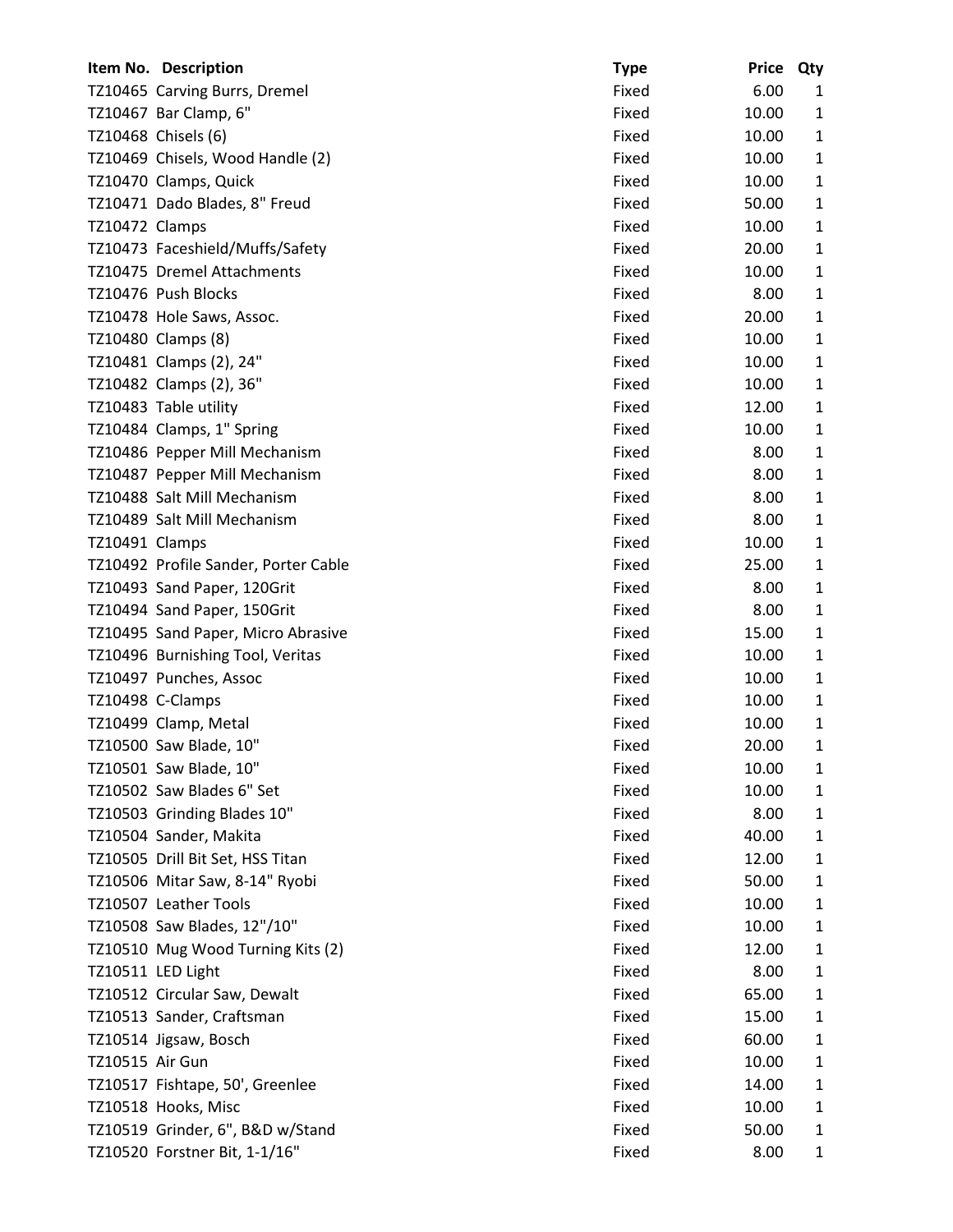|                  | Item No. Description                 | <b>Type</b> | <b>Price</b> | Qty          |
|------------------|--------------------------------------|-------------|--------------|--------------|
| TZ10521 Scissors |                                      | Fixed       | 8.00         | 1            |
|                  | TZ10523 Wire, Assoc.                 | Fixed       | 10.00        | $\mathbf{1}$ |
|                  | TZ10524 Chisel Set, Narex            | Fixed       | 80.00        | 1            |
|                  | TZ10525 Hand Plane, Sargent          | Fixed       | 50.00        | $\mathbf{1}$ |
|                  | TZ10526 Files, Nicholson             | Fixed       | 45.00        | 1            |
|                  | TZ10527 Nail/Screws, Assoc.          | Fixed       | 12.00        | 1            |
|                  | TZ10528 Tool Belt                    | Fixed       | 15.00        | $\mathbf{1}$ |
|                  | TZ10529 Drill Bits, Allied           | Fixed       | 10.00        | $\mathbf{1}$ |
|                  | TZ10531 Plane, Hand, Stanley         | Fixed       | 10.00        | $\mathbf{1}$ |
|                  | TZ10532 Book, Spindle Turning        | Fixed       | 8.00         | 1            |
|                  | TZ10533 Sanding Supplies (Box)       | Fixed       | 10.00        | $\mathbf{1}$ |
|                  | TZ10534 Sanding Discs, 5"            | Fixed       | 8.00         | 1            |
|                  | TZ10535 Sanding Discs, 5"            | Fixed       | 8.00         | 1            |
|                  | TZ10536 Carving Burrs                | Fixed       | 15.00        | 1            |
|                  | TZ10538 Draw Knife, Veritos          | Fixed       | 35.00        | $\mathbf{1}$ |
|                  | TZ10539 Hand Plane                   | Fixed       | 20.00        | $\mathbf{1}$ |
|                  | TZ10540 Sand Master Tool             | Fixed       | 40.00        | $\mathbf{1}$ |
|                  | TZ10541 Screws/Sanding Boxes         | Fixed       | 10.00        | 1            |
|                  | TZ10542 Screws/Shelving Kit Boxes    | Fixed       | 10.00        | 1            |
|                  | TZ10543 Screws/Assoc Items           | Fixed       | 10.00        | $\mathbf{1}$ |
|                  | TZ10544 Drill Press Lathe Attachment | Fixed       | 15.00        | $\mathbf{1}$ |
|                  | TZ10545 Plumbing Supply Box          | Fixed       | 30.00        | $\mathbf{1}$ |
|                  | TZ10546 Glue/Lubricant Box for Guild | Fixed       | 10.00        | $\mathbf{1}$ |
|                  | TZ10547 Sanding Blocks, Misc         | Fixed       | 12.00        | $\mathbf{1}$ |
|                  | TZ10548 Pipe Clamps, Assoc           | Fixed       | 10.00        | 1            |
|                  | TZ10549 Pipe Clamps, Assoc           | Fixed       | 20.00        | $\mathbf{1}$ |
|                  | TZ10551 Video DVDs                   | Fixed       | 10.00        | $\mathbf{1}$ |
|                  | TZ10552 Square, Crown                | Fixed       | 15.00        | $\mathbf{1}$ |
|                  | TZ10553 Marking Gauge - Crown        | Fixed       | 40.00        | $\mathbf{1}$ |
| TZ10554 Dividers |                                      | Fixed       | 15.00        | 1            |
|                  | TZ10555 Sanding Disc System          | Fixed       | 25.00        | 1            |
|                  | TZ10556 Sanding Disc System          | Fixed       | 25.00        | $\mathbf{1}$ |
|                  | TZ10557 Sanding Disc System          | Fixed       | 25.00        | $\mathbf{1}$ |
|                  | TZ10558 Sanding Disc System          | Fixed       | 25.00        | $\mathbf{1}$ |
|                  | TZ10559 Books, Woodworking (2)       | Fixed       | 10.00        | $\mathbf{1}$ |
|                  | TZ10560 Books, Woodworking (2)       | Fixed       | 10.00        | 1            |
|                  | TZ10561 Books, Woodworking           | Fixed       | 10.00        | $\mathbf{1}$ |
|                  | TZ10562 Books, Woodworking           | Fixed       | 10.00        | $\mathbf{1}$ |
|                  | TZ10564 4" Vacuum Fittings           | Fixed       | 10.00        | $\mathbf{1}$ |
|                  | TZ10565 Multi-Gauge                  | Fixed       | 10.00        | $\mathbf{1}$ |
|                  | TZ10566 Roller Stand                 | Fixed       | 15.00        | $\mathbf{1}$ |
|                  | TZ10567 Moisture Meter               | Fixed       | 25.00        | $\mathbf{1}$ |
|                  | TZ10568 Slide Rule                   | Fixed       | 40.00        | $\mathbf{1}$ |
|                  | TZ10570 Books, Woodworking           | Fixed       | 10.00        | $\mathbf{1}$ |
|                  | TZ10571 Books, Woodworking           | Fixed       | 10.00        | 1            |
|                  | TZ10572 Wixey Gauge                  | Fixed       | 20.00        | $\mathbf{1}$ |
|                  | TZ10574 Books, Woodworking           | Fixed       | 10.00        | $\mathbf{1}$ |
|                  | TZ10575 Drill Bit Set 28pc           | Fixed       | 15.00        | $\mathbf{1}$ |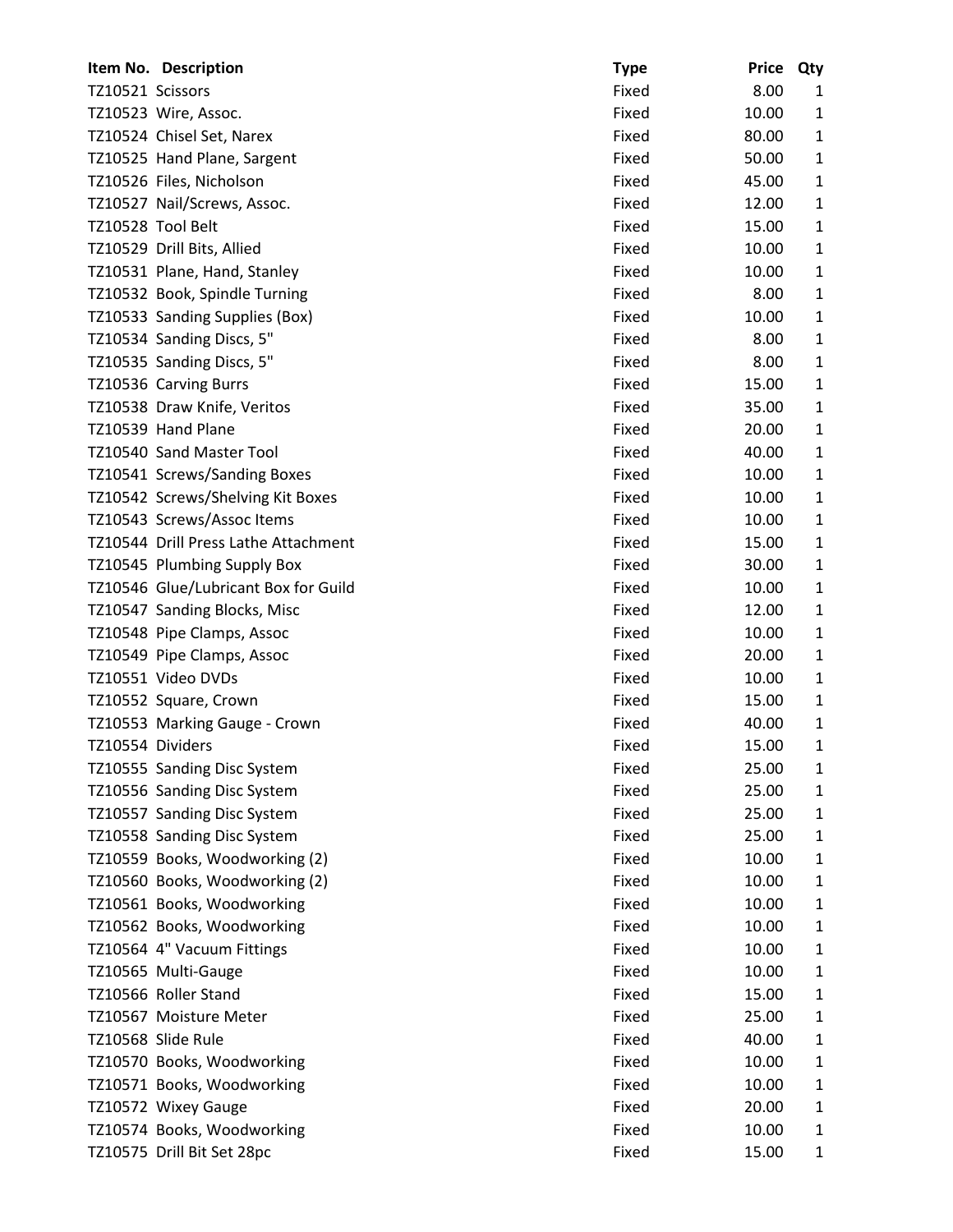|                | Item No. Description                | <b>Type</b> | <b>Price</b> | Qty          |
|----------------|-------------------------------------|-------------|--------------|--------------|
|                | TZ10576 Books, Woodworking          | Fixed       | 10.00        | 1            |
|                | TZ10577 Folding Rule                | Fixed       | 30.00        | 1            |
|                | TZ10578 Books, Woodworking          | Fixed       | 10.00        | 1            |
|                | TZ10579 Books, Woodworking          | Fixed       | 10.00        | 1            |
|                | TZ10580 Book, Woodworking           | Fixed       | 10.00        | 1            |
|                | TZ10582 Books, Woodworking          | Fixed       | 10.00        | $\mathbf{1}$ |
|                | TZ10583 Books, Woodworking          | Fixed       | 10.00        | 1            |
|                | TZ10584 Wire Brushes                | Fixed       | 6.00         | 1            |
|                | TZ10585 Sanding 3x21 Belt           | Fixed       | 10.00        | 1            |
|                | TZ10586 Sanding 3x21 Belt           | Fixed       | 10.00        | 1            |
|                | TZ10587 Router Fence                | Fixed       | 20.00        | $\mathbf{1}$ |
|                | TZ10588 Saw Dovetail, FWB           | Fixed       | 10.00        | 1            |
|                | TZ10589 Saw Dovetail, FWB           | Fixed       | 10.00        | 1            |
|                | TZ10590 Saw Dovetail, FWB           | Fixed       | 10.00        | 1            |
|                | TZ10591 Saw Dovetail, FWB           | Fixed       | 10.00        | $\mathbf{1}$ |
|                | TZ10592 Saw Dovetail, FWB           | Fixed       | 10.00        | $\mathbf{1}$ |
|                | TZ10593 Saw Dovetail, FWB           | Fixed       | 10.00        | $\mathbf{1}$ |
|                | TZ10594 Pony 15" Hand Saw           | Fixed       | 7.00         | 1            |
|                | TZ10595 Pony 15" Hand Saw           | Fixed       | 7.00         | 1            |
|                | TZ10596 Pony 15" Hand Saw           | Fixed       | 7.00         | $\mathbf{1}$ |
|                | TZ10597 Pony 15" Hand Saw           | Fixed       | 7.00         | 1            |
|                | TZ10598 Pony 15" Hand Saw           | Fixed       | 7.00         | $\mathbf{1}$ |
| TZ10599 Fences |                                     | Fixed       | 10.00        | 1            |
| TZ10600 Fences |                                     | Fixed       | 10.00        | 1            |
|                | TZ10601 Sanding End Rolls           | Fixed       | 25.00        | $\mathbf{1}$ |
|                | TZ10602 Roller Stand                | Fixed       | 15.00        | 1            |
|                | TZ10603 Workmate 300, B&D           | Fixed       | 38.00        | 1            |
|                | TZ10604 Saw, Coping                 | Fixed       | 8.00         | 1            |
|                | TZ10605 Saw, Coping                 | Fixed       | 8.00         | 1            |
|                | TZ10606 Saw, Coping                 | Fixed       | 8.00         | 1            |
|                | TZ10608 Router Bits (29) Variety    | Fixed       | 25.00        | 1            |
|                | TZ10609 Drill Bit Set               | Fixed       | 15.00        | 1            |
|                | TZ10610 Drill Bit Set               | Fixed       | 15.00        | 1            |
|                | TZ10611 Bits, Masonry               | Fixed       | 12.00        | 1            |
|                | TZ10612 Wrenches, Assoc.            | Fixed       | 10.00        | 1            |
|                | TZ10613 Drill Bit, Long 7/16"       | Fixed       | 8.00         | 1            |
|                | TZ10614 Allen Keys, Misc            | Fixed       | 7.00         | $\mathbf{1}$ |
|                | TZ10615 Drill Bits, Misc            | Fixed       | 10.00        | 1            |
|                | TZ10616 Grinding Jig, Veritas       | Fixed       | 15.00        | 1            |
|                | TZ10617 Grinding Tool Rest, Veritas | Fixed       | 32.00        | 1            |
|                | TZ10618 Miter Guide, Osborne        | Fixed       | 70.00        | 1            |
|                | TZ10620 Hand Plane, Stanley         | Fixed       | 45.00        | $\mathbf{1}$ |
|                | TZ10621 Mobile Equip. Base          | Fixed       | 40.00        | 1            |
|                | TZ10622 Rip Guide, Circular Saw     | Fixed       | 20.00        | 1            |
|                | TZ10623 Pen Blanks, Hardwood        | Fixed       | 6.00         | 1            |
|                | TZ10624 Pen Blanks, Hardwood        | Fixed       | 6.00         | 1            |
|                | TZ10625 Post Base, Aluminum (20)    | Fixed       | 20.00        | 1            |
|                | TZ10626 Vacuum Hose & Fitting       | Fixed       | 30.00        | 1            |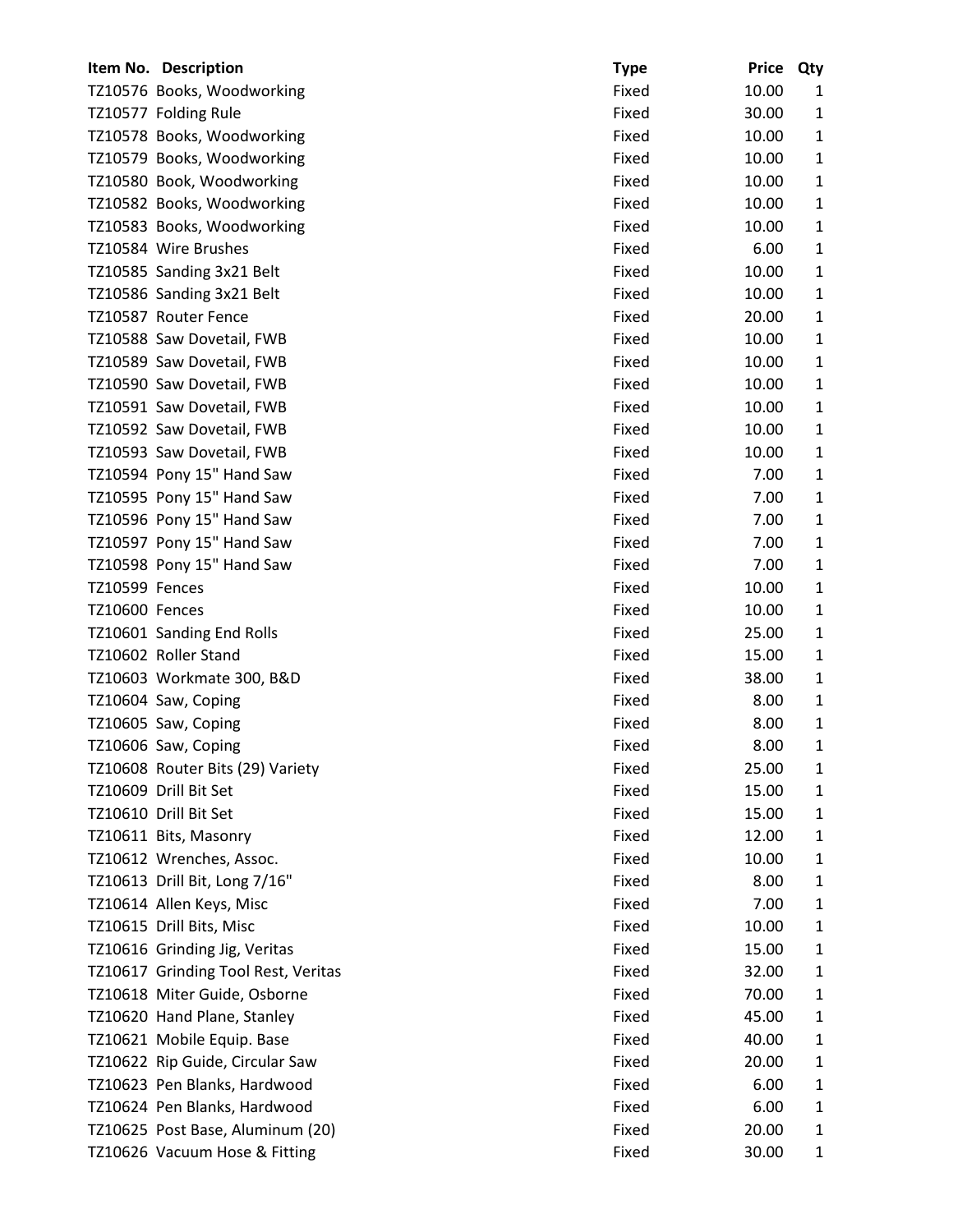| Item No. Description                         | <b>Type</b> | <b>Price</b> | Qty          |
|----------------------------------------------|-------------|--------------|--------------|
| TZ10627 Pen Making Mandrel w/bit             | Fixed       | 20.00        | 1            |
| TZ10628 Pen Kits (6)                         | Fixed       | 14.00        | $\mathbf{1}$ |
| TZ10629 Pen Kits (6), Big Ben                | Fixed       | 30.00        | $\mathbf{1}$ |
| TZ10630 Blades, Plane                        | Fixed       | 10.00        | $\mathbf{1}$ |
| TZ10631 Pen Bore Bits (3)                    | Fixed       | 12.00        | $\mathbf{1}$ |
| TZ10633 Pen Bushing, Assort.                 | Fixed       | 8.00         | $\mathbf{1}$ |
| TZ10635 Pen Kits (6), Premium Designer       | Fixed       | 20.00        | $\mathbf{1}$ |
| TZ10636 Pen Kits (6), Click Style            | Fixed       | 35.00        | $\mathbf{1}$ |
| TZ10638 Router, Freud w/Plate                | Fixed       | 75.00        | $\mathbf{1}$ |
| TZ10639 Books, Woodworking                   | Fixed       | 6.00         | $\mathbf{1}$ |
| TZ10640 Turning Kits, Mugs                   | Fixed       | 15.00        | $\mathbf{1}$ |
| TZ10641 Bolts, Assorted                      | Fixed       | 12.00        | $\mathbf{1}$ |
| TZ10642 Router, Freud 2-1/4HP                | Fixed       | 50.00        | $\mathbf{1}$ |
| TZ10648 Dust Hose Support                    | Fixed       | 10.00        | $\mathbf{1}$ |
| TZ10649 Honing Guide Set, Veritas            | Fixed       | 70.00        | $\mathbf{1}$ |
| TZ10651 2" Stapler, Metabo                   | Fixed       | 90.00        | $\mathbf{1}$ |
| TZ10655 Router, Plunge, 3-1/2HP Crafstman    | Fixed       | 65.00        | $\mathbf{1}$ |
| TZ10657 Framing Nails 3-1/4 (2000)           | Fixed       | 25.00        | $\mathbf{1}$ |
| TZ10658 Framing Nails 3" Galv                | Fixed       | 60.00        | $\mathbf{1}$ |
| TZ10659 10" Table Saw, Skilsaw               | Fixed       | 30.00        | $\mathbf{1}$ |
| TZ10660 Air Ratchet 3/8"                     | Fixed       | 20.00        | $\mathbf{1}$ |
| TZ10661 Mini-drill, pneumatic                | Fixed       | 45.00        | $\mathbf{1}$ |
| TZ10662 Hydraulic Jack, Walker               | Fixed       | 20.00        | $\mathbf{1}$ |
| TZ10663 4" Belt Sander, Craftsman            | Fixed       | 90.00        | $\mathbf{1}$ |
| TZ10664 Grinder, Angle 4-1/2"                | Fixed       | 25.00        | $\mathbf{1}$ |
| TZ10665 1/2" Deep Impact Socket Set          | Fixed       | 12.00        | $\mathbf{1}$ |
| TZ10666 3/8" Deep Impact Socket Set          | Fixed       | 10.00        | $\mathbf{1}$ |
| TZ10667 Hot Air Gun, Wagner                  | Fixed       | 10.00        | $\mathbf{1}$ |
| TZ10668 3/8" Impact Sockets                  | Fixed       | 10.00        | $\mathbf{1}$ |
| TZ10669 Air Hammer w/ Tools                  | Fixed       | 30.00        | $\mathbf{1}$ |
| TZ10671 6" Air Sander                        | Fixed       | 35.00        | 1            |
| TZ10672 Sanding/Grinding Discs               | Fixed       | 12.00        | $\mathbf{1}$ |
| TZ10673 Vise, Zyliss                         | Fixed       | 40.00        | $\mathbf{1}$ |
| TZ10674 3/8" Hammer Drill, Makita            | Fixed       | 20.00        | $\mathbf{1}$ |
| TZ10675 Drill, Cordless, Makita (no battery) | Fixed       | 8.00         | $\mathbf{1}$ |
| TZ10676 Brace Drill                          | Fixed       | 20.00        | $\mathbf{1}$ |
| TZ10677 Staight-Line, Laser Tape             | Fixed       | 12.00        | $\mathbf{1}$ |
| TZ10678 Planer, Craftsman                    | Fixed       | 35.00        | $\mathbf{1}$ |
| TZ10679 Router, Craftsam                     | Fixed       | 35.00        | $\mathbf{1}$ |
| TZ10680 Hydraulic Jack 8 ton                 | Fixed       | 25.00        | $\mathbf{1}$ |
| TZ10681 Perma-Grit Sander                    | Fixed       | 25.00        | $\mathbf{1}$ |
| TZ10682 Drill Index 1 to 60                  | Fixed       | 10.00        | $\mathbf{1}$ |
| TZ10683 Spade Bit Set, Irwin                 | Fixed       | 14.00        | $\mathbf{1}$ |
| TZ10684 Hammer Drill Makita                  | Fixed       | 70.00        | $\mathbf{1}$ |
| TZ10685 Skill Saw, Craftsman                 | Fixed       | 30.00        | $\mathbf{1}$ |
| TZ10686 Saw Blade                            | Fixed       | 10.00        | $\mathbf{1}$ |
| TZ10687 Bench Grinder, Craftsman             | Fixed       | 25.00        | 1            |
| TZ10689 Narrow Crown Stapler P-C             | Fixed       | 50.00        | 1            |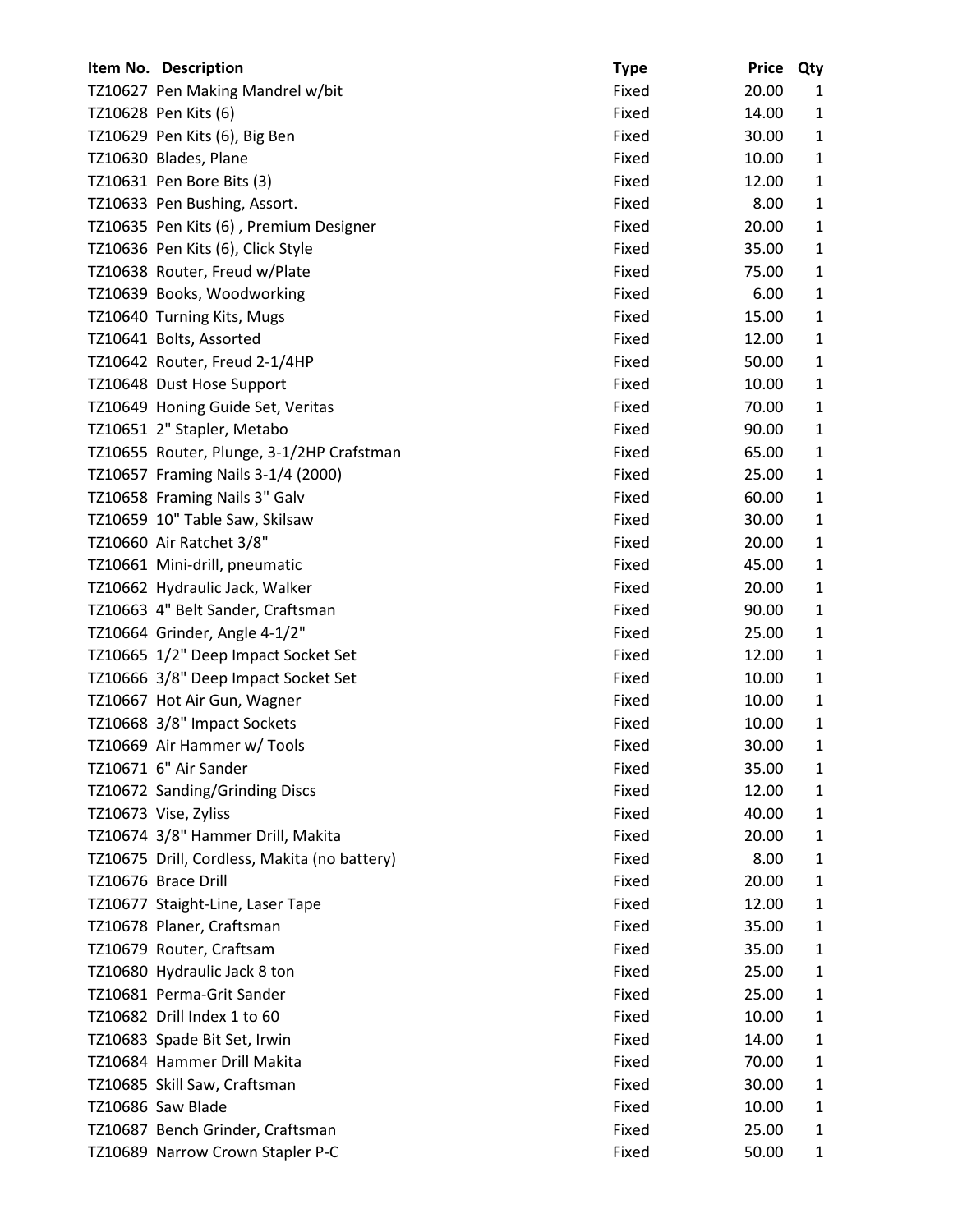|                 | Item No. Description                        | <b>Type</b> | <b>Price</b> | Qty          |
|-----------------|---------------------------------------------|-------------|--------------|--------------|
|                 | TZ10690 Metal Polishing Cream               | Fixed       | 40.00        | 1            |
|                 | TZ10691 Metal Polishing Cream               | Fixed       | 30.00        | $\mathbf{1}$ |
|                 | TZ10692 Mini-torque driver set, Wera        | Fixed       | 17.00        | $\mathbf{1}$ |
|                 | TZ10693 Driver Set, Hitachi                 | Fixed       | 25.00        | $\mathbf{1}$ |
|                 | TZ10694 Quick Grip 24" Irwin                | Fixed       | 15.00        | $\mathbf{1}$ |
|                 | TZ10695 Air Grinder (2) w/Discs             | Fixed       | 75.00        | $\mathbf{1}$ |
|                 | TZ10696 Spade Bit Set (8pc)                 | Fixed       | 6.00         | $\mathbf{1}$ |
|                 | TZ10697 Quick Grip 16" Irwin                | Fixed       | 12.00        | $\mathbf{1}$ |
|                 | TZ10698 Fasteners, Misc                     | Fixed       | 10.00        | 1            |
|                 | TZ10699 Drill Grinding Attachment           | Fixed       | 10.00        | $\mathbf{1}$ |
|                 | TZ10701 7-1/4" Circular Saw, Milwaukee      | Fixed       | 75.00        | $\mathbf{1}$ |
|                 | TZ10702 Hobby Knife Set                     | Fixed       | 7.00         | $\mathbf{1}$ |
|                 | TZ10703 Plane Blade & Chisel Sharpener      | Fixed       | 30.00        | $\mathbf{1}$ |
|                 | TZ10704 Straps, Camlock (4 plus)            | Fixed       | 12.00        | 1            |
|                 | TZ10705 Skil Sander                         | Fixed       | 25.00        | $\mathbf{1}$ |
|                 | TZ10706 Center Punch Set                    | Fixed       | 10.00        | $\mathbf{1}$ |
|                 | TZ10707 Vise Grip, Long Reach, Flex Pad (2) | Fixed       | 18.00        | $\mathbf{1}$ |
|                 | TZ10708 Template Guide Bushings             | Fixed       | 12.00        | 1            |
|                 | TZ10709 Drill Bits Assort (7)               | Fixed       | 7.00         | $\mathbf{1}$ |
|                 | TZ10710 Coping Saw                          | Fixed       | 10.00        | $\mathbf{1}$ |
|                 | TZ10711 Masonry Drill Bits (8)              | Fixed       | 7.00         | $\mathbf{1}$ |
|                 | TZ10712 Brad Point Drill Bits (7)           | Fixed       | 8.00         | $\mathbf{1}$ |
|                 | TZ10713 Drill Bits Assort (8)               | Fixed       | 15.00        | $\mathbf{1}$ |
|                 | TZ10714 Drill Bits Assort (24 pc)           | Fixed       | 15.00        | $\mathbf{1}$ |
|                 | TZ10715 Drill Bits Assort (15 pc)           | Fixed       | 15.00        | $\mathbf{1}$ |
|                 | TZ10716 Fasteners, Misc                     | Fixed       | 10.00        | $\mathbf{1}$ |
|                 | TZ10717 C-Clamps (2)                        | Fixed       | 10.00        | $\mathbf{1}$ |
|                 | TZ10718 C-Clamps (2)                        | Fixed       | 10.00        | 1            |
|                 | TZ10719 Edging Clamp Pair, Pony             | Fixed       | 10.00        | $\mathbf{1}$ |
|                 | TZ10720 4-pc Ryobi 18V Tools                | Fixed       | 70.00        | 1            |
|                 | TZ10721 Hole Saw Set                        | Fixed       | 10.00        | 1            |
|                 | TZ10722 Brad & Stepping Bits                | Fixed       | 15.00        | $\mathbf{1}$ |
|                 | TZ10723 Hole Saw Set                        | Fixed       | 35.00        | 1            |
|                 | TZ10724 Hole Saw Set                        | Fixed       | 10.00        | 1            |
| TZ10725 Tap Set |                                             | Fixed       | 20.00        | 1            |
|                 | TZ10726 Ring Compressor, Craftsman          | Fixed       | 8.00         | 1            |
|                 | TZ10727 Radial Arm Saw, Craftsman           | Fixed       | 95.00        | $\mathbf{1}$ |
|                 | TZ10728 Taps, Misc                          | Fixed       | 10.00        | $\mathbf{1}$ |
|                 | TZ10729 Taps, 3/8"                          | Fixed       | 10.00        | $\mathbf{1}$ |
|                 | TZ10730 Taps, NPT, 5 pc set                 | Fixed       | 20.00        | 1            |
|                 | TZ10731 Auto Leveling Laser, B&D            | Fixed       | 50.00        | $\mathbf{1}$ |
|                 | TZ10732 Conduit Clamps & Connectors         | Fixed       | 10.00        | $\mathbf{1}$ |
|                 | TZ10733 Imperial taps assorted (19)         | Fixed       | 10.00        | $\mathbf{1}$ |
|                 | TZ10734 metric taps assorted (8)            | Fixed       | 10.00        | 1            |
|                 | TZ10735 Nails, Misc                         | Fixed       | 15.00        | 1            |
|                 | TZ10736 Screws, Misc                        | Fixed       | 10.00        | $\mathbf{1}$ |
|                 | TZ10738 Router Bit Set, Craftsman           | Fixed       | 10.00        | 1            |
|                 | TZ10739 Hand Plane, Stanley Bailey          | Fixed       | 50.00        | $\mathbf{1}$ |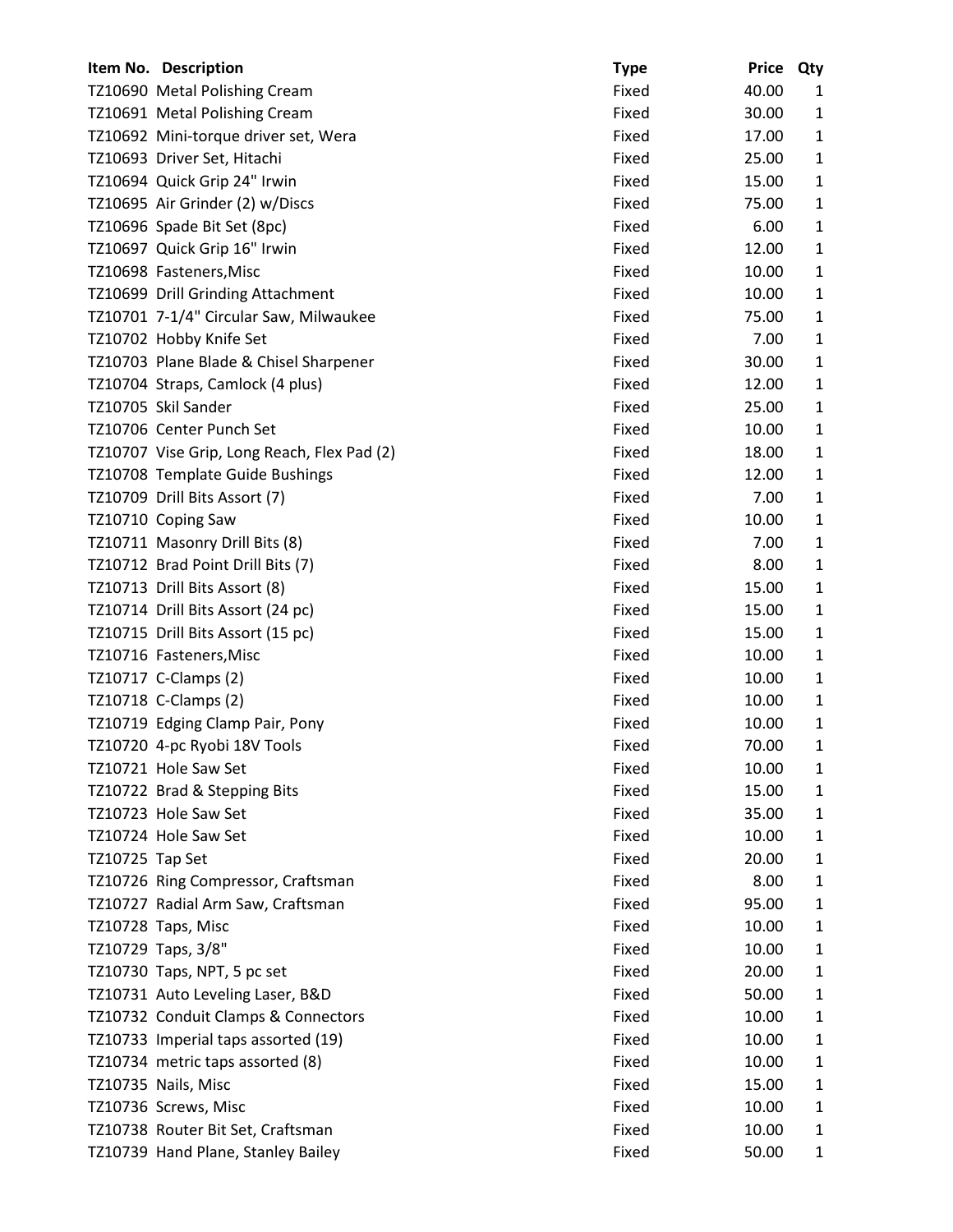|               | Item No. Description                    | <b>Type</b> | <b>Price</b> | Qty          |
|---------------|-----------------------------------------|-------------|--------------|--------------|
|               | TZ10740 Hand Plane, No. 4               | Fixed       | 25.00        | 1            |
|               | TZ10741 Hand Plane, 9" Adjustable       | Fixed       | 23.00        | $\mathbf{1}$ |
|               | TZ10742 Hand Plane, 14"                 | Fixed       | 35.00        | $\mathbf{1}$ |
|               | TZ10745 Wooden Block Plane              | Fixed       | 15.00        | $\mathbf{1}$ |
|               | TZ10746 16" Wooden Plane                | Fixed       | 85.00        | $\mathbf{1}$ |
|               | TZ10747 Belt/Disc Sander, Ryobi         | Fixed       | 85.00        | $\mathbf{1}$ |
|               | TZ10749 2 Ton Floor Jack                | Fixed       | 50.00        | $\mathbf{1}$ |
|               | TZ10750 Router Bits (7pc)               | Fixed       | 15.00        | $\mathbf{1}$ |
|               | TZ10751 Scrollsaw, Craftsman            | Fixed       | 50.00        | $\mathbf{1}$ |
|               | TZ10752 Bolt Cutters                    | Fixed       | 10.00        | $\mathbf{1}$ |
|               | TZ10753 Router, Skil                    | Fixed       | 20.00        | $\mathbf{1}$ |
|               | TZ10754 Magnifier, Lighted              | Fixed       | 20.00        | $\mathbf{1}$ |
|               | TZ10755 10" Miter Saw, Rigid            | Fixed       | 65.00        | $\mathbf{1}$ |
|               | TZ10756 Plane, Wooden, Casey            | Fixed       | 20.00        | 1            |
|               | TZ10757 Router Table, Craftsman         | Fixed       | 45.00        | $\mathbf{1}$ |
|               | TZ10758 Pipe Wrench, 14"                | Fixed       | 15.00        | $\mathbf{1}$ |
|               | TZ10759 Metal Shears                    | Fixed       | 10.00        | $\mathbf{1}$ |
|               | TZ10760 Sharpening Wheel                | Fixed       | 10.00        | $\mathbf{1}$ |
|               | TZ10761 Brace, Stanley Sweetheart       | Fixed       | 15.00        | $\mathbf{1}$ |
|               | TZ10762 12" Wood Clamp                  | Fixed       | 15.00        | $\mathbf{1}$ |
|               | TZ10763 6" Calipers Manual              | Fixed       | 10.00        | $\mathbf{1}$ |
|               | TZ10764 6" Calipers Manual              | Fixed       | 10.00        | $\mathbf{1}$ |
|               | TZ10765 Heavy Duty Casters (4)          | Fixed       | 40.00        | $\mathbf{1}$ |
|               | TZ10766 Router, Porter-Cable            | Fixed       | 60.00        | $\mathbf{1}$ |
|               | TZ10767 Bench Clamp                     | Fixed       | 20.00        | $\mathbf{1}$ |
|               | TZ10768 Router Bits, Raised Panel Doors | Fixed       | 75.00        | $\mathbf{1}$ |
|               | TZ10769 Bar Clamps                      | Fixed       | 10.00        | $\mathbf{1}$ |
|               | TZ10770 Bar Clamps                      | Fixed       | 10.00        | $\mathbf{1}$ |
|               | TZ10771 Bar Clamps                      | Fixed       | 10.00        | $\mathbf{1}$ |
|               | TZ10772 Bar Clamps                      | Fixed       | 10.00        | 1            |
|               | TZ10773 Bar Clamps                      | Fixed       | 10.00        | 1            |
|               | TZ10774 Bar Clamps                      | Fixed       | 10.00        | $\mathbf{1}$ |
|               | TZ10775 Bar Clamps                      | Fixed       | 10.00        | $\mathbf{1}$ |
|               | TZ10776 Bar Clamps                      | Fixed       | 10.00        | $\mathbf{1}$ |
|               | TZ10777 Bar Clamps                      | Fixed       | 10.00        | $\mathbf{1}$ |
|               | TZ10780 Bandsaw, Rip Fence              | Fixed       | 45.00        | 1            |
|               | TZ10781 Router Sled Kit                 | Fixed       | 45.00        | $\mathbf{1}$ |
| TZ10782 Brace |                                         | Fixed       | 10.00        | $\mathbf{1}$ |
|               | TZ10783 C-Clamps (3)                    | Fixed       | 10.00        | $\mathbf{1}$ |
| TZ10784 Clamp |                                         | Fixed       | 20.00        | $\mathbf{1}$ |
| TZ10787 Brace |                                         | Fixed       | 30.00        | 1            |
|               | TZ10788 Sharpening Stones, Arkansas     | Fixed       | 12.00        | $\mathbf{1}$ |
|               | TZ10789 Dowling Jig                     | Fixed       | 20.00        | $\mathbf{1}$ |
|               | TZ10790 Dust Collector, Delta           | Fixed       | 50.00        | $\mathbf{1}$ |
|               | TZ10791 Spindle Sander, Ryobi           | Fixed       | 20.00        | 1            |
|               | TZ10792 Grease Gun                      | Fixed       | 15.00        | $\mathbf{1}$ |
|               | TZ10793 Carving Chisels (2)             | Fixed       | 10.00        | 1            |
|               | TZ10794 Jigsaw, Craftsman               | Fixed       | 15.00        | $\mathbf{1}$ |